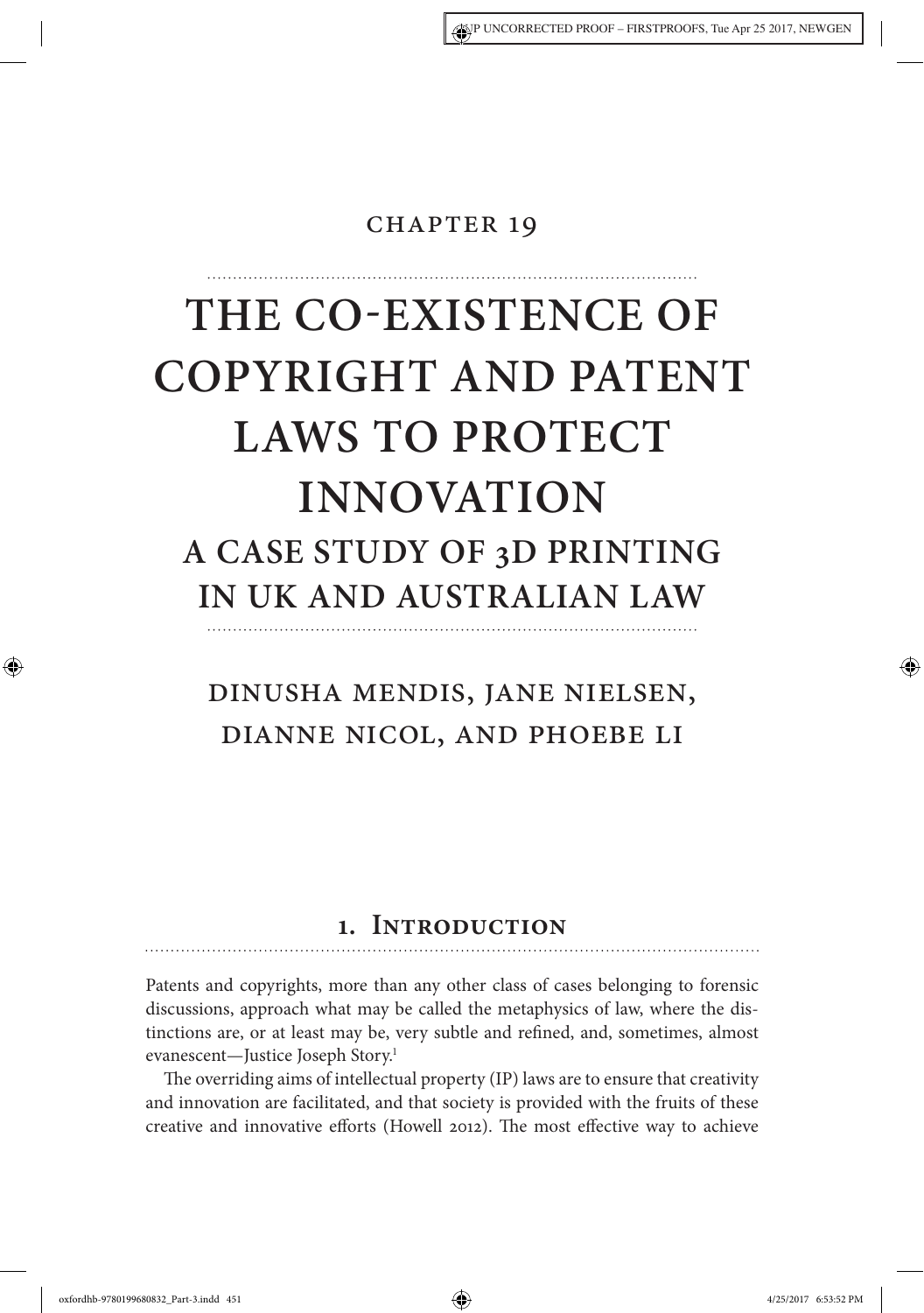these ends is to ensure that an optimal balance is struck between the rights of originators and users of works, processes, and products. The IP framework historically drew a clear distinction between the creative world of books, music, plays, and artistic works protected by copyright laws, and the inventive, functional world of machines, medicines, and manufacturing protected by patent laws (George 2015). Increasingly, however, the neat legal divide between creativity and functionality is blurring, a fact aptly exemplifed by the technological advances wrought by threedimensional (3D) printing, resulting in gaps in protection in some circumstances, and overlapping protection in others (Weatherall 2011).

Legislatures, courts, and IP offices have struggled to come to terms with the problem of how to apply existing IP laws to emergent technologies (McLennan and Rimmer 2012). One example of the types of dilemmas being faced by lawmakers is the question of whether sofware is a literary work that provides the reader with information, or an inventive work designed to perform a technical function (Wong 2013). Similarly, is a 3D object a creative artwork, or a functional object? In biomedicine, is a DNA sequence a newly isolated chemical, or simply a set of information?

This chapter considers these issues in the context of 3D printing and scanning (technically known as 'additive manufacturing') and focuses on the co-existence of copyright and patent laws in the UK and Australia. These jurisdictions share a common origin, notably the Statute of Monopolies<sup>2</sup> for patent law and the Statute of Anne<sup>3</sup> for copyright law. These ancient statutory foundations continue to resonate in Australian IP law. The concept of manufacture from section 6 of the Statute of Monopolies remains the touchstone of patentability in the Patents Act 1990 (Cth)<sup>4</sup> and, in this regard, Australian IP law now mirrors US law more closely than UK law. Like Australia, the US has a broad subject matter requirement of 'machine, manufacture or composition of matter'.<sup>5</sup>

In contrast, the UK's accession to the European Community (subsequently the European Union, or EU) resulted in the adoption of a more European-centric focus in IP laws. The European Commission has engaged in extensive programmes concerning harmonisation of copyright laws (Sterling and Mendis 2015). For example, during the last few years, nine copyright Directives<sup>6</sup> have been implemented. In contrast, patents remain the least harmonized area within the EU (Dunlop 2016). Regardless, the impact of these Directives is that a level of protection similar to that provided in the Directives must be maintained or introduced in EU countries, including the UK.<sup>7</sup>

This chapter, divided into two main parts, considers the co-existence of copyright and patent laws in responding to innovative technologies, using 3D printing as a case study. The reasons for focusing on copyright and patent laws are twofold. First, since the initial development of 3D printing technologies, 9145 patents related to those technologies have been published worldwide (from 1980–2013) (UK Intellectual Property Office 2013), indicating a high level of patent activity in this feld. Second, it is clear that a 3D-printed object can only become a reality if it is

oxfordhb-9780199680832\_Part-3.indd 452 4/25/2017 6:53:52 PM

⊕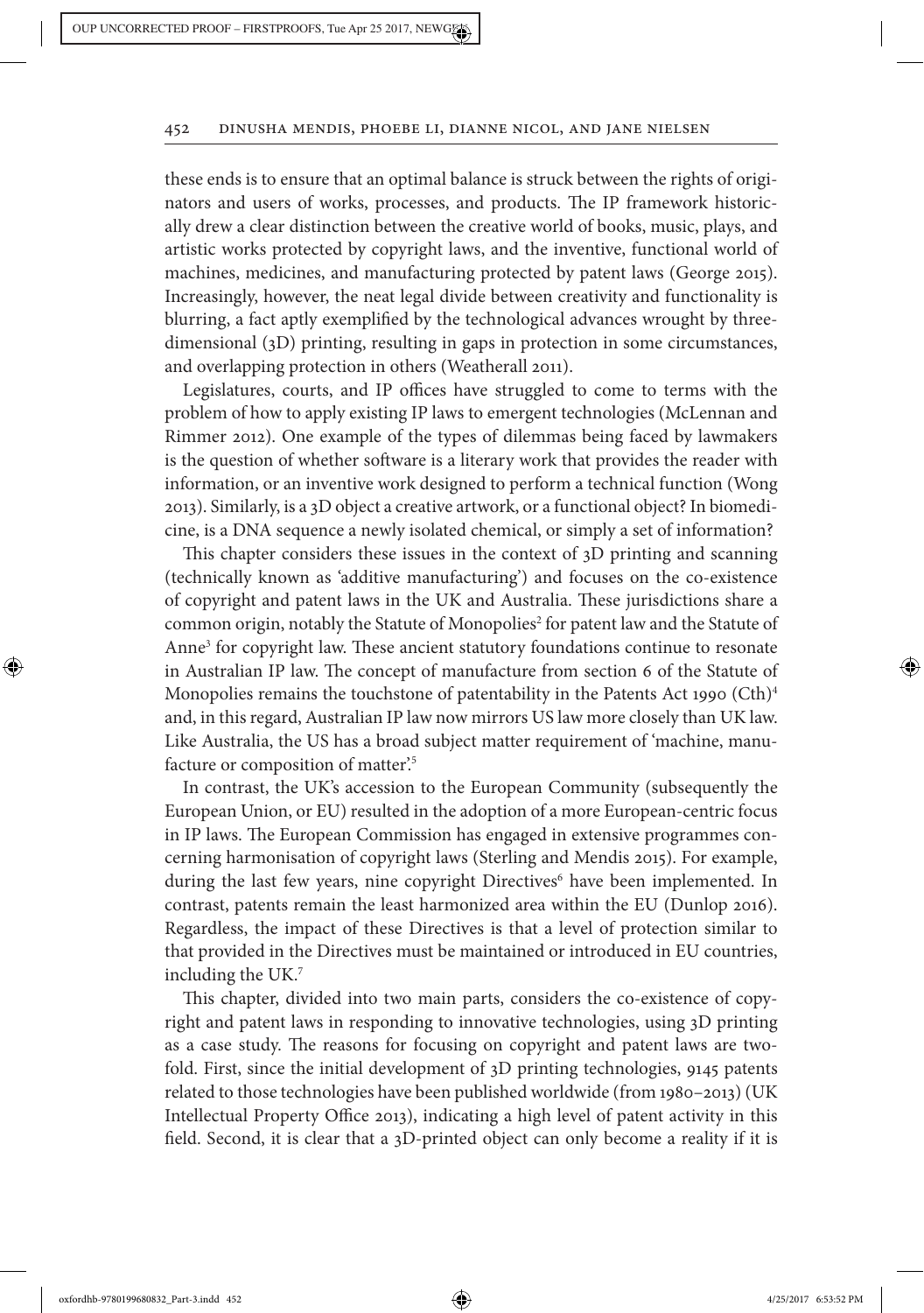based on a good design fle (Lipson and Kurman 2013: 12), and it is this specifc element that separates 3D printing from traditional manufacturing. The presence of a 'creative' dimension in the process of 3D design and 3D modelling leading to 3D printing requires a consideration of its status and protection under both copyright and patent laws (Guarda 2013).

### **1.1 Tree-Dimensional Printing: A Defnition**

Tree-dimensional printing is a process whereby electronic data provides the blueprint for a machine to create an object by 'printing' layer by layer. The term '3D printing' 'is a term used to describe a range of digital manufacturing technologies' (Reeves and Mendis 2015: 1). The electronic data source for this design is usually an object design file, most commonly a computer-aided design (CAD) file. The electronic design encoded in the CAD fle can be created de novo or derived from an existing physical object using scanning technology (Reeves, Tuck and Hague 2011). CAD fles have been described as being the equivalent of the architectural blueprint for a building, or the sewing pattern for a dress (Santoso, Horne and Wicker 2013). The CAD file must be converted into another file format before the design can be 3D-printed, with the industry standard fle format being stereolithography (STL) (Lipson and Kurman 2013: 79).

Each component of the 3D printing and scanning landscape is likely to have some form of IP associated with it, in the form of patents, copyright, industrial designs, trade marks, trade secrets, or other IP rights, whether attached to the object being printed, the software, hardware, materials, or other subject matter. The focus in this chapter will be on the physical objects being printed and their digital representations in CAD fles.

# **2. Subsistence, Enforcement, and Infringement of Copyright Laws for 3D Printing: A View from the UK and Australia**

A 3D printer without an attached computer and a good design fle is as useless as an iPod without music (Lipson and Kurman 2013: 12). With sofware and CAD fles playing such an integral part in the 3D printing process, it is important to provide

oxfordhb-9780199680832\_Part-3.indd 453 4/25/2017 6:53:52 PM

⊕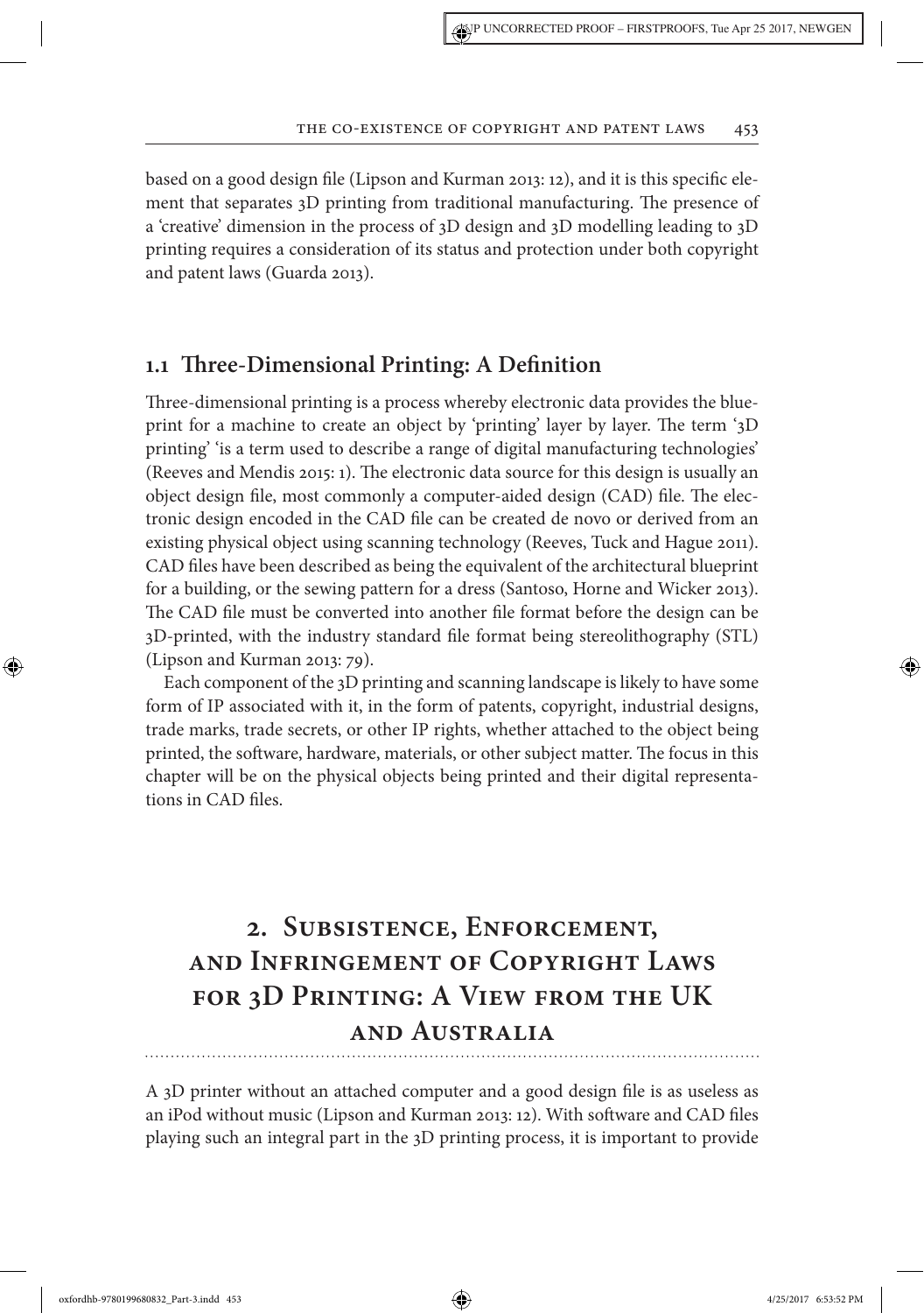a detailed consideration to their eligibility for copyright protection (and for patent protection as discussed in Section 3 of this chapter). In this section, the authors consider the applicability of copyright law to 3D models, CAD fles, and sofware under UK and Australian laws.

### **2.1 Te Application of UK Copyright Law to 3D Printing: Subsistence and Protection**

In the UK, section 4(1) of the Copyright, Designs and Patents Act 1988 (as amended) (hereinafer CDPA 1988) states that 'a graphic work, photograph, sculpture or collage, irrespective of artistic quality … or a work of artistic crafsmanship' is capable of artistic copyright protection. Section 4(2) defnes a 'sculpture' as a 'cast or model made for purposes of sculpture'.

According to the above defnition, it can be deduced that a 3*D model or product*, which comes into being from a CAD-based fle, can be considered an artistic work (CDPA 1988 s 17(4)). A number of legal decisions in the UK have attempted to clarify this position, particularly the meaning of 'sculpture',<sup>8</sup> including 3D works such as models. In *Lucas*f*lm*, 9 the Supreme Court, agreeing with the Court of Appeal's decision, held in favour of the defendant, claiming that the *Star Wars* white helmets were 'utilitarian' as opposed to being a work of sculpture, and therefore not capable of attracting copyright protection.<sup>10</sup> This case indicates that copyright protection for a sculpture (or work of artistic crafsmanship), which is industrially manufactured, is limited to objects created principally for their artistic merit, that is, the fne arts. Elements such as 'special training, skill and knowledge' that are essential for designing 3D models—whether utilitarian or artistic, such as the *Star Wars* white helmets—were deemed to be outside the scope of this section. Therefore, unless the sculpture or 3D model encompasses an original image or an engraving, for example, it will not attract copyright. Tis can be viewed as a signifcant limitation of UK copyright law in relation to the protection of industrially produced 3D models. Section 51 of the CDPA 1988, on which this decision was based, states that

it is not an infringement of any copyright in a design document or model recording or embodying a design for anything other than an artistic work or a typeface to make an article to the design or to copy an article made to the design.

To clarify, it is not copyright in the design itself, but copyright in the design document or model, which is affected by this section.<sup>11</sup> Furthermore, section 52(2) of the CDPA limits copyright protection for these types of artistic works to 25 years, where more than 50 copies have been made, which favoured the defendant in *Lucas*f*lm*. 12

oxfordhb-9780199680832\_Part-3.indd 454 4/25/2017 6:53:52 PM

⊕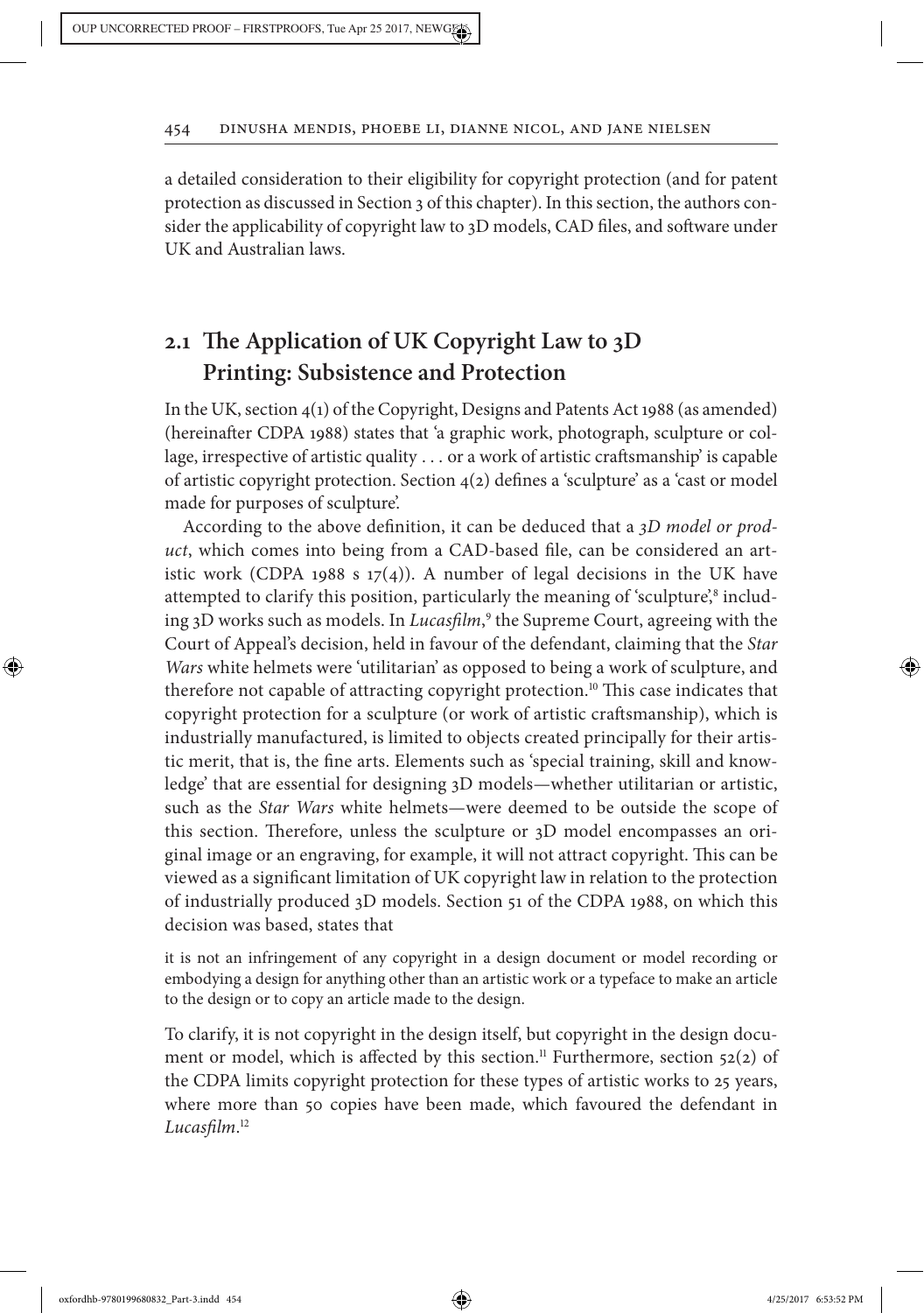A change to UK copyright law will mean that *Lucas*f*lm* will have little efect in the future.<sup>13</sup> A repeal of section 52 of CDPA 1988, which came into force on 28 July 2016, will provide more protection for designers of 3D objects by ofering the same term of protection as other artistic works (life of the creator plus seventy years).<sup>14</sup> In determining 'artistic crafsmanship' under the repealed section 52, consideration of 'special training, skill and knowledge in production' will be taken into account as well as the quality (aesthetic merit) *and* crafsmanship of the artistic work (UK Intellectual Property Office 2016: 7). This brings the UK closer to the Australian position, although as discussed below, a higher level of protection is aforded to a designer in Australia under section 10(1) of the Australian Copyright Act 1968.

Moving on from a physical 3D model to the applicability of copyright law to CAD design files supporting the model, section  $3(1)$  of the CDPA 1988 and the EU Software Directive<sup>15</sup> offers some guidance. According to section  $3(1)$ , a computer program and its embedded data are together recognized as a literary work under copyright law<sup>16</sup> and, according to Recital  $7$  of the Software Directive, a 'computer program' is considered to 'include programs in any form including those which are incorporated into hardware'. It also 'includes preparatory design work leading to the development of a computer program provided that the nature of the preparatory work is such that a computer program can result from it at a later stage'. An analysis of Recital 7 of the Sofware Directive ascertains that 'the protection is … bound to the program code and to the functions that enable the computer to perform its task. This in turn implies that there is no protection for elements without such functions (i.e. graphical user interface (GUI), or "mere data") and which are not refected in the code (i.e. functionality in itself is not protected, since there could be a diferent code that may be able to produce the same function).<sup>'17</sup> In other words, copyright protection will attach to the expression of the computer code and will not extend to the functionality of the sofware.

From the UK perspective, and in applying section 3(1) of CDPA 1988 ('computer program and its embedded data are together recognised as a literary work') to 3D printing, it can be argued that a computer program encompasses a design fle or CAD fle within its defnition and is therefore capable of copyright protection as a literary work. Some support for this view can be found in *Autospin (Oil Seals) Ltd. v Beehive Spinning*, <sup>18</sup> where Laddie J makes reference, in obiter dictum, to 3D articles being designed by computers and states that 'a literary work consisting of computer code represents the three dimensional article'.<sup>19</sup> Similarly, in *Nova v Mazooma Games Ltd*, Jacob LJ, referring to the Sofware Directive implemented by the CDPA 1988, confrmed that for the purposes of copyright, the program and its preparatory material are considered to be one component, as opposed to two.<sup>20</sup> However, as discussed in the Australian context, this is an intractable question that requires clarifcation, which could come about in the form of a case in the future.

oxfordhb-9780199680832\_Part-3.indd 455 4/25/2017 6:53:52 PM

⊕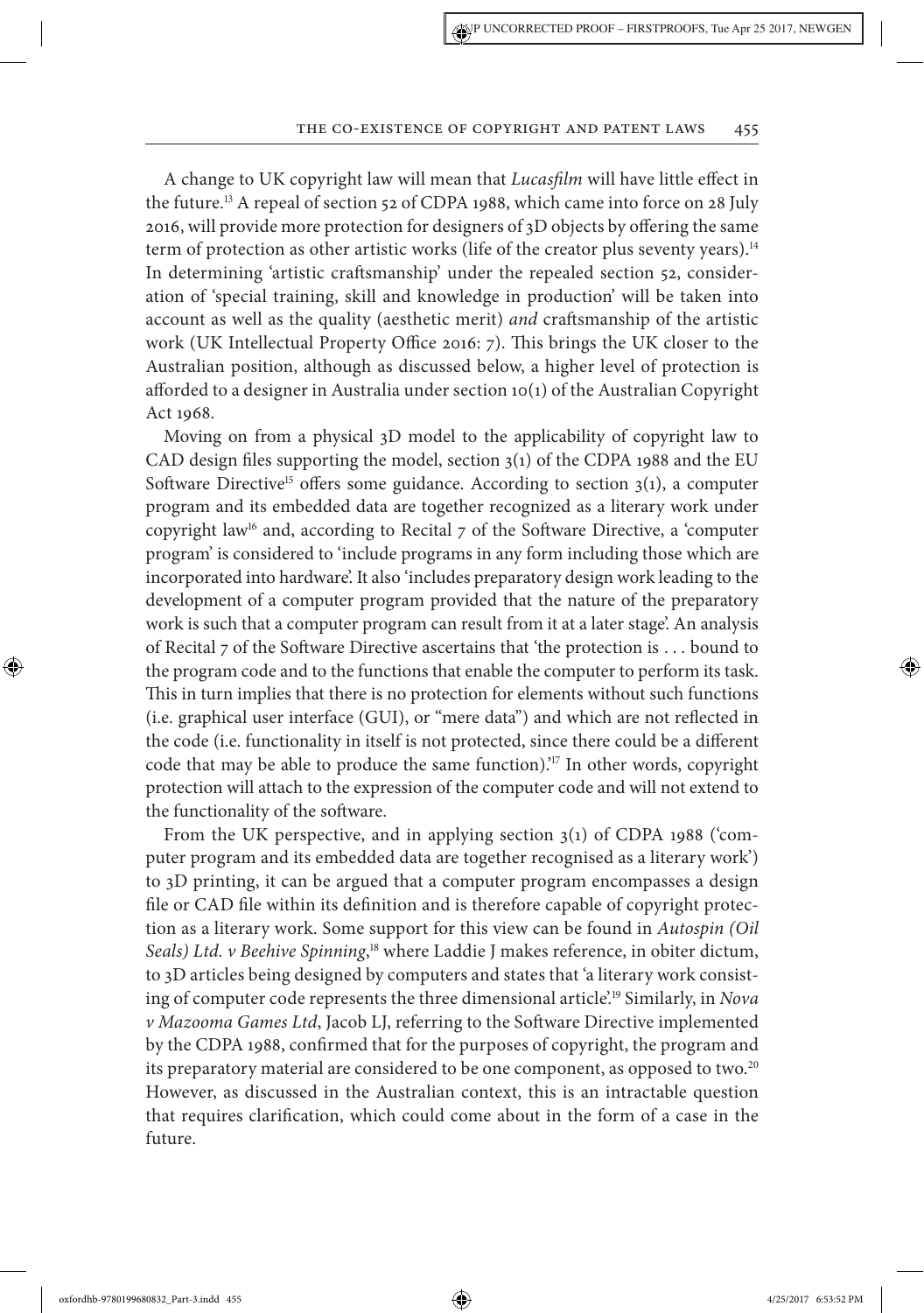### **2.2 Te Application of Australian Copyright Law to 3D Printing: Subsistence and Protection**

In Australia, the defnition of 'artistic work' in section 10(1) of the Copyright Act 1968 (Cth) (Copyright Act) includes:

- (a) a painting, sculpture, drawing, engraving or photograph, whether the work is of artistic quality or not;
- (b) a building or a model of a building, whether the building or model is of artistic quality or not; or
- (c) a work of artistic crafsmanship whether or not mentioned in paragraph (a) or  $(b)$ ; ...

Original 3D-printed objects would seem to fall within the defnition of artistic works and accordingly, qualify for copyright protection. If they are classifed as sculptures or engravings, paragraph (a) of the defnition specifes that their artistic quality is irrelevant.<sup>21</sup> If they are models of buildings, likewise paragraph (b) removes the requirement for artistic quality. This is a significant departure from the position in the UK. Should a case similar to *Lucas*f*lm* be brought in Australia, it is possible that the *Star Wars* helmet would be considered a sculpture, even though it is primarily utilitarian. Accordingly, even though 3D-printed products are within the realm of functional products, if they incorporate some artistic component, such as an original image, engraving, or distinctive shape, they would qualify as artistic works in Australia.<sup>22</sup>

Interestingly, according to section  $10(1)(c)$  of the Copyright Act, works of artistic crafsmanship (as opposed to works falling under paragraphs (a) or (b)) require a level of artistic quality. Although there is no requirement for them to be 'handmade', they must demonstrate originality and crafsmanship unconstrained by functional considerations.<sup>23</sup> In other words, creativity becomes paramount when considering works of this type, and objects that are primarily utilitarian in nature would fail to qualify.

Tis lack of attention to artistic quality for all but works of artistic crafsmanship in Australia difers from the position in the UK (and the US) (Weinberg, 2013: 14– 19; Rideout 2011: 168), where a clear distinction is drawn between creative and functional works. Notably, however, there is an important qualifcation in Australian law that makes this difference less significant in practical terms. The Copyright Act precludes actions for infringement of copyright in artistic works (other than buildings or models of buildings, or works of artistic crafsmanship) that have been applied industrially, $24$  or in respect of which a corresponding industrial design has been registered under the Designs Act 2003 (Cth).<sup>25</sup> An artistic work will be taken to have been applied industrially if applied:

- (a) to more than 50 articles; or
- (b) to one or more articles (other than hand-made articles) manufactured in lengths or pieces.<sup>26</sup>

⊕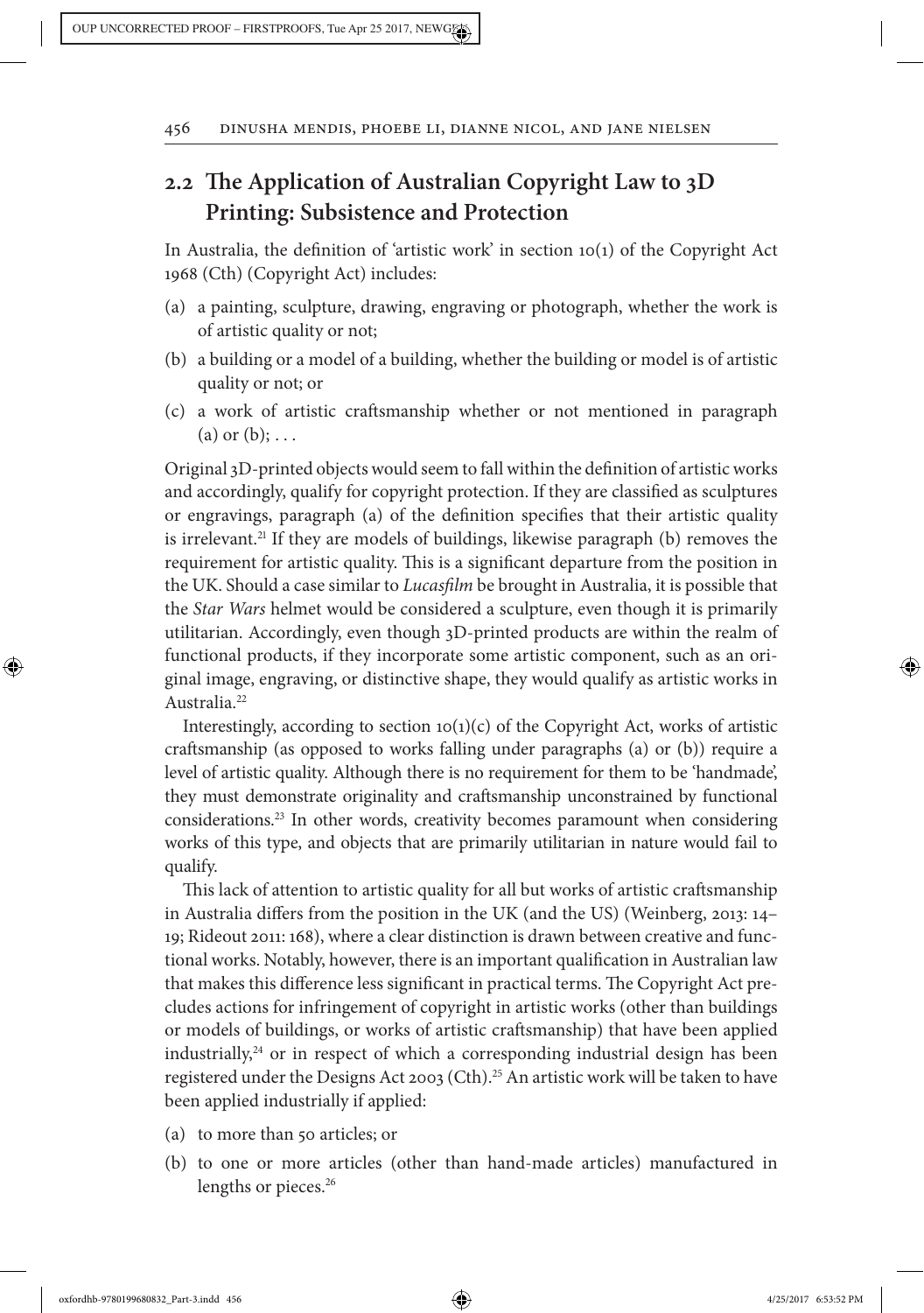This exception leaves a gap in IP protection for objects falling within  $s$  10(1)(a) of the Copyright Act that have been industrially applied, but in respect of which industrial design protection has not been sought. Tis gap in protection is similar to that arising in the UK as a result of the *Lucas*f*lm* case, albeit through a diferent route. Tis failure to protect a functional item is not inconsistent with the central tenet of copyright law, but the potential for both Australian and UK copyright law to fail to protect creative objects that are also functional is exaggerated in the 3D-printing scenario where the distinction between creative and functional is not always clearly demarcated.

In relation to the computer fles behind 3D printing, the Australian legal position is again different. The starting point for copyright protection of software is section 10(1) of the Copyright Act (as amended), which includes computer programs within the defnition of literary works. Computer programs are further defned as a 'set of instructions designed to bring about a particular result.<sup>27</sup> The current definition is a result of a number of revisions and legal decisions. For example, the 1984 defnition of computer programs referred to the requirement for the program to 'perform a particular function.<sup>28</sup> The majority in the High Court case of *Data Access Corp*<sup>29</sup> acknowledged that, while there were difficulties in accommodating computer technology in copyright law, the Act expressly required them to do so.<sup>30</sup> Emmett J in *Australian Video Retailers Association Ltd* confrmed that the 'underlying concept' of the earlier definition was retained in the new definition.<sup>31</sup> As such, it would appear that the functionality requirement remains a key feature of computer program copyright in Australia—which distinguishes it from EU and UK copyright jurisprudence.

As for the copyright status of CAD fles themselves, this is a more intractable question. CAD fles certainly resemble sofware in that they provide the necessary instructions (or a blueprint) (Lipson and Kurman 2013: 12) to a printer as to how to print a particular object. However, it can be argued that rather than sofware, they are data fles (Rideout 2011), more in the nature of computer-generated works (Andrews 2011), $32$  which have been held under Australian law to be outside the scope of works of authorship.<sup>33</sup>

As in the UK, the underlying electronic design included in a CAD fle could constitute an artistic work under Australian law. There is no doubt a CAD file may digitally represent an (as yet unprinted) original article, and that signifcant creative thought might go into the design of the object. As such, considering the law in Australia, it can be concluded that the electronic design underpinning a CAD fle could constitute an artistic work in the form of a drawing, which 'includes a diagram, map, chart or plan.<sup>34</sup> This is the case, even though the CAD file is electronically generated.

### **2.3 Enforcement and Infringement: Te Capacity of UK Copyright Law to Protect**

The preceding sections considered whether copyright could subsist in different elements of the 3D printing process, in both UK and Australian law. This section, and

⊕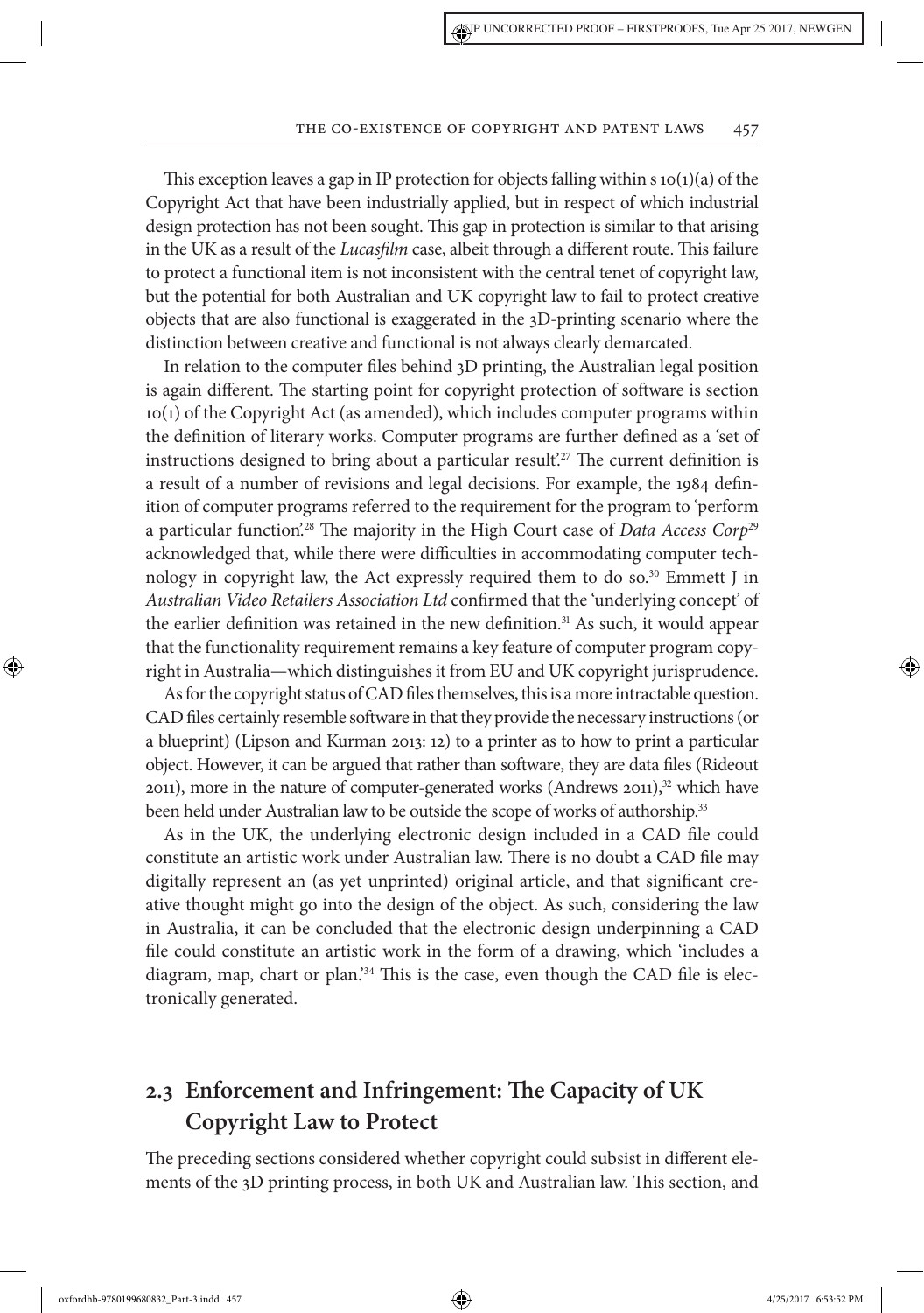the one that follows, considers how enforceable these rights are in each jurisdiction. Section 2.1 above concluded that UK copyright could subsist in 3D-printed designs created for 3D printing as artistic works, while protection as literary works remains open for debate. However, the ability to share the design fle with ease for purposes of 3D printing means that this technology generally lends itself to infringement more easily. As replication becomes easier, IP rights will become increasingly difficult to enforce.<sup>35</sup> The fact that 3D-printed products are **produced** digitally makes it easier to produce copies and harder to detect infringement.<sup>36</sup> The lack of control for IP rights holders brought about by 3D printing (Hornick 2015: 804–806) and the ease with which digital fles may be transferred compound this problem.

Online platforms dedicated to the dissemination and sharing of 3D designs provide online tools (Reeves and Mendis 2015:  $40^{37}$  that facilitate creation, editing, uploading, downloading, remixing, and sharing of 3D designs. Tis allows users to modify shared CAD files. This in turn raises questions as to whether modified CAD designs infringe the original design or attract new copyright, and whether online platforms could be liable for authorizing infringement. These issues are considered in turn.

In considering original CAD designs, guidance on 'originality' in the UK has been established through a line of cases ranging from *Graves' Case*<sup>38</sup> to *Interlego*<sup>39</sup> to *Sawkins*, <sup>40</sup> among others.<sup>41</sup> In *Interlego*, the Court concluded that the plaintif's engineering drawings of its interlocking toy bricks, re-drawn from earlier design drawings with a number of minor alterations, did not qualify for copyright protection (Ong 2010: 172).<sup>42</sup> Lord Oliver further clarified the English courts' approach to skill, labour, efort, and judgement by pointing out that 'skill, labour or judgement merely in the process of copying cannot confer originality.<sup>43</sup> It was established by the Court that if there is to be 'modifcation' there has to be

some element of material alteration or embellishment which suffices to make the totality of the work an original work (…) but copying, *per se*, however much skill or labour may be devoted to the process, cannot make an original work.<sup>44</sup>

A reading of Lord Oliver's dictum implies that it is the *extent* of the change, in particular a 'material' change, which will qualify the work as an original work thereby attracting a new copyright (Ong 2010: 165-199).<sup>45</sup>

An application of these cases raises the question of whether a 3D model, which is created from a scan and transformed through the use of online tools, can attract new copyright where the scanning (angle, lighting, positioning) and 'cleaning up' of the scanned data requires skill, labour, efort and judgement. Some guidance for answering this question can be drawn from the above-mentioned cases as well as from *Antiquesportfolio.com*, <sup>46</sup> *Johnstone*, <sup>47</sup> *and Wham-O Manufacturing*, <sup>48</sup> which suggest that if a 'substantial part' is taken from another creator in designing a 3D model, then it can lead to an infringing work. Therefore, it is quite clear that where a work is 'copied' without authorization, it will constitute copyright infringement.

⊕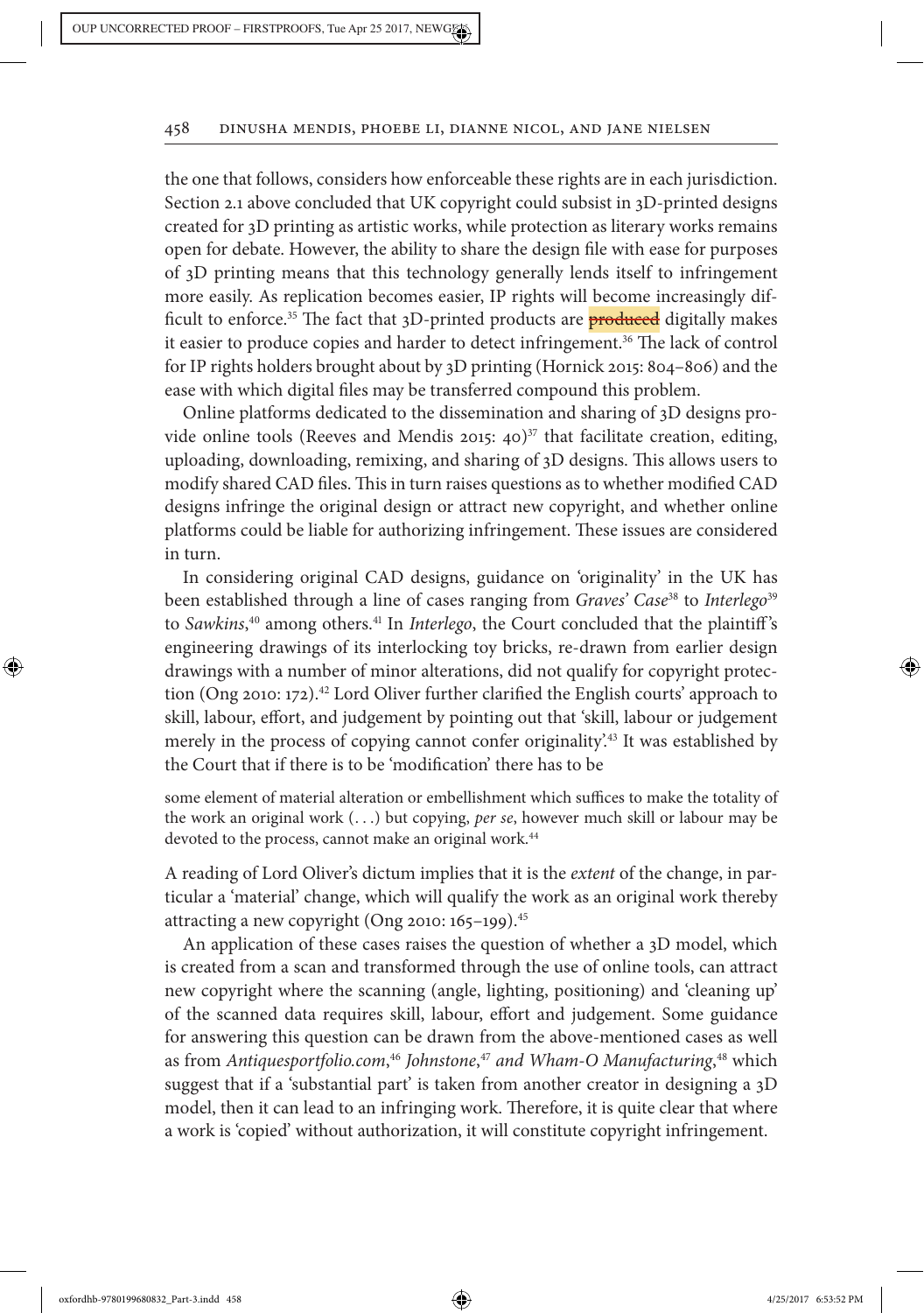On the other hand, the application of the European 'authorial input' jurisprudence, as seen in cases such as *Infopaq*, <sup>49</sup> requires the personal touch of the creator (rather than being an exact replica) before it can attract new copyright. As such, it could be argued that making creative choices, such as selecting particular views of the physical object when a 3D digital model is created through scanning an object, is sufficient to make the  $3D$  digital model an 'intellectual creation of the author reflecting his personality and expressing his free and creative choice' (Mendis  $2014$ )<sup>50</sup> in its production.

On the second point of authorising infringement, it can be argued that online platforms that authorise or facilitate infringement, can be held liable for secondary or indirect infringement (Daly 2007).<sup>51</sup> Such activity is prohibited in the UK by section 16(2) of CDPA 1988. <sup>52</sup> Online fle-sharing services such as Pirate Bay, among others, which have authorized the sharing of content in the knowledge that they are infringing articles, have been held liable for secondary infringement (Quick 2012).<sup>53</sup> In taking this view, the Courts established that the facilitators had knowledge of the infringing activity taking place.<sup>54</sup> It is suggested that  $3D$  printing opens up a new type of content sharing, while at the same time raising similar problems as have already been seen in issues relating to Games Workshop (Thompson 2012:  $1-2$ ) and Pokémon,<sup>55</sup> among others.

### **2.4 Enforcement and Infringement: Te Capacity of Australian Copyright Law to Protect**

Under the Australian Copyright Act, trans-dimensional as well as uni-dimensional copying may found a copyright infringement action.<sup>56</sup> For example, producing a 3D copy of a protected CAD fle could infringe copyright, as could producing a CAD fle from a copyright-protected item, for example, by scanning the product. Although reproducing in another medium (for example, by making an artistic work from a written description protected by literary work copyright) will not infringe,<sup>57</sup> an action in infringement for indirect copying of an artistic (or other) work may arise through use of a verbal or written description of the work.<sup>58</sup> The question here is whether this description 'conveys the form (shape or pattern) of those parts of the design which are the copyright material alleged to have been "copied" or whether the description conveys only the basic idea of the drawing or artefact.'<sup>59</sup> It is not inconceivable that this might include a CAD fle, which contains a detailed digital version of a product.

In establishing infringement for scanning protected works, evidence of derivation from the protected work is required, as well as objective similarity between works.<sup>60</sup> Provided sufficient similarity can be objectively established between an original and an allegedly infringing work, some degree of modification is to be expected,<sup>61</sup> for

⊕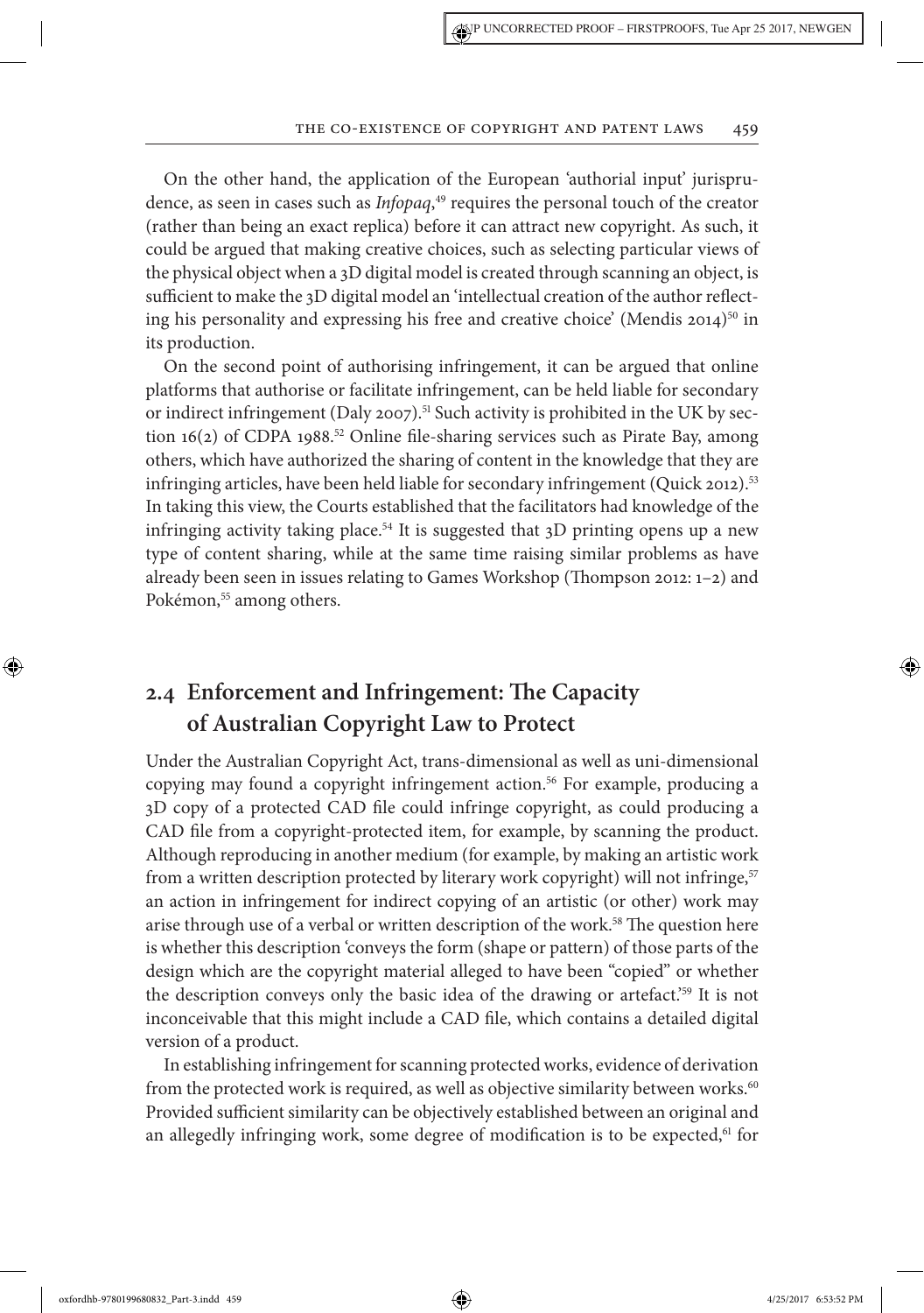example by using online tools to modify a fle. As under UK law, use of a 'substantial part' of a protected work will be sufficient to establish infringement.<sup>62</sup> It is quite possible that copyright in a new work might arise during the course of infringement if the new work is sufficiently original. But even so, under current Australian law the creator will still be liable for infringement of the original work.<sup>63</sup>

As a further point, to date the Australian Government has refused to entertain the notion of a fair use exception under Australian copyright law, despite this being a frm recommendation of the Australian Law Reform Commission (Australian Law Reform Commission 2014: chs 4 and 5). An exception of this nature would incorporate the concept of transformative use in asking whether a particular use is diferent to the purpose for which the copyright work was created (Australian Law Reform Commission 2014). This matter is once again receiving further consideration at a reform level (Productivity Commission 2016). Should changes be made to Australia's very limited fair dealing exception to copyright law,<sup>64</sup> the implications for IP holders in the context of copying through 3D printing could be signifcant. This is because a fair use defence could protect those scanning and modifying files from infringement, but only to the extent that the intended use is transformative.

As for indirect copyright infringement in the context of 3D printing, sections 36(1A) and 101(1A) of the Copyright Act provide that a person can be liable for authorizing direct infringement committed by another party. The complexity of these provisions is mirrored in the density of interpretive case law, which is impossible to analyse comprehensively in this chapter. In determining whether a person has authorized infringement, the following (non-exhaustive) factors must be taken into account by the court:

- (a) the extent (if any) of the person's power to prevent the doing of the act concerned;
- (b) the nature of any relationship existing between the person and the person who did the act concerned;
- (c) whether the person took any reasonable steps to prevent or avoid the doing of the act, including whether the person complied with any relevant industry codes of practice.

These factors have been interpreted by the High Court of Australia as requiring a court to ask whether an alleged infringer 'sanctioned, approved or countenanced' infringement by a third party.<sup>65</sup> However, these 'Moorhouse requirements' have subsequently been given a relatively narrow reading: the relevant question now is whether the authoriser had any direct power to prevent infringement.<sup>66</sup> The onerous nature of the task of exercising the power is a critical factor (Lindsay 2012; McPherson 2013). For example, an Internet Service Provider (ISP) would be unlikely to be liable for authorization where the only direct power it has to prevent infringement is to terminate the contractual services it provides, $67$  particularly

⊕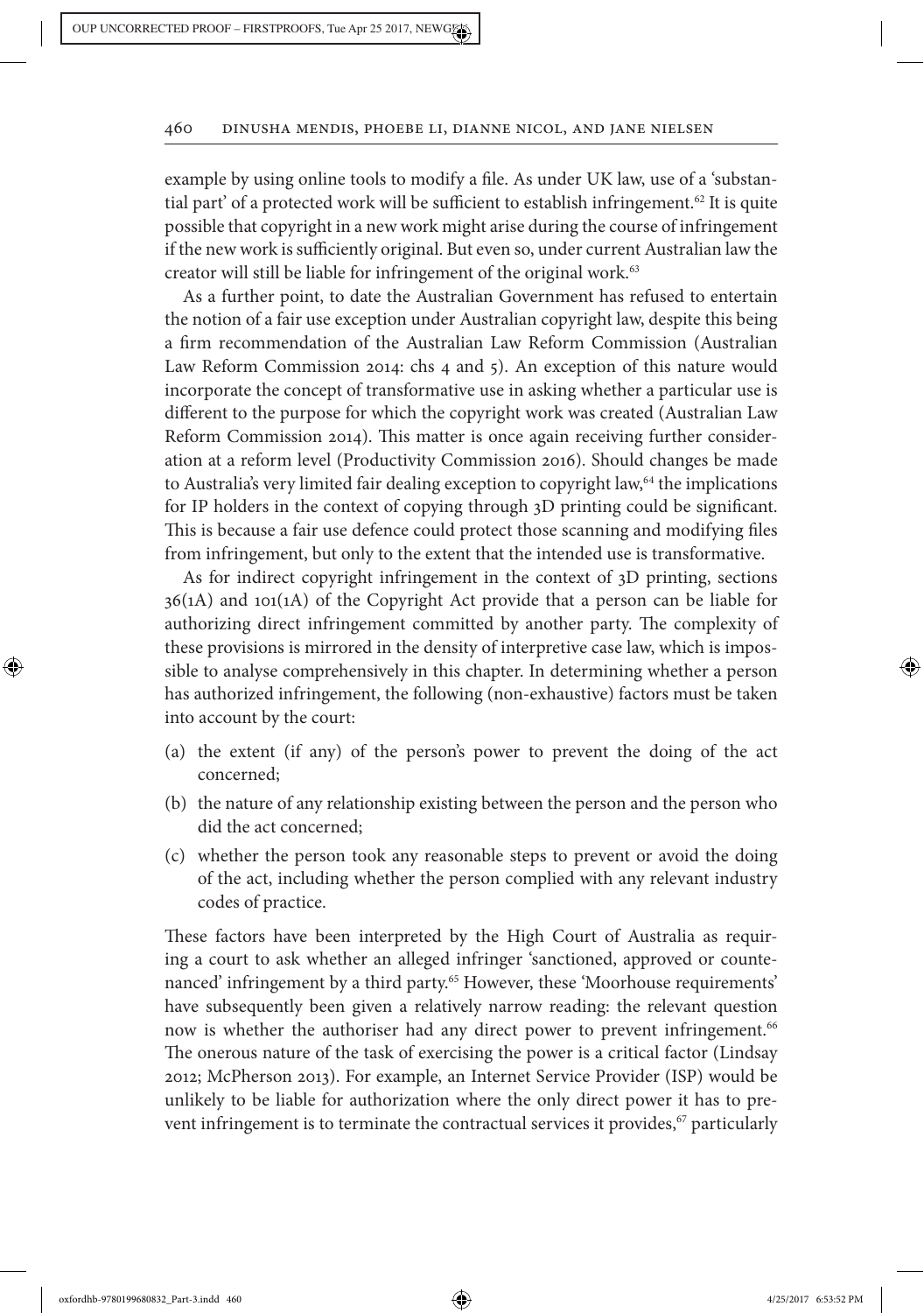### THE CO-EXISTENCE OF COPYRIGHT AND PATENT LAWS 461

where identifying infringers would be a difficult and time-intensive inquiry.<sup>68</sup> Although not yet tested in the 3D printing context, the implications of this narrow reading are signifcant: proprietors of fle-sharing websites such as Tingiverse and Shapeways are unlikely to be in a position to identify and prevent uploading of potentially infringing CAD fles, or subsequently found liable for authorizing infringement under Australian copyright law.

# **3. Subsistence, Enforcement, and Infringement of Patent Laws in the 3D Printing Context: A View from the UK and Australia**

Having considered the challenges for copyright law from the perspective of the UK and Australia, the chapter now considers the implications for patent law. The issues inherent in copyright law in traversing the informational/physical divide become even more pronounced in patent law as its realm has expanded to incorporate subject matter characterized not by physicality, but by intangibility that results in some tangible efect. Tis has distinct implications for 3D printing products and processes, manifesting primarily in exclusions from patent eligibility.

### **3.1 Patent Subsistence**

A patent is a monopoly right over an invention, which gives the inventor or owner the exclusive right to exploit that invention in return for fully disclosing it to the public. For patent eligibility, the frst hurdle is whether there is patentable subject matter, which recently has been the focus of judicial attention in many jurisdictions, particularly in the context of computer-implemented and biological subject matter (Feros 2010). In the distant past, there was reluctance to accept computer programs as patentable subject matter because they were regarded as merely reciting mathematical algorithms (Christie and Syme 1998). Similarly, products from the natural world were regarded as unpatentable discoveries. Over time, it became widely accepted that, if a computer program is applied to some defned purpose, which has some tangible effect, this may be enough for it to be patentable.<sup>69</sup> Likewise, if a product taken from the natural world has some artifciality, or some material advantage

⊕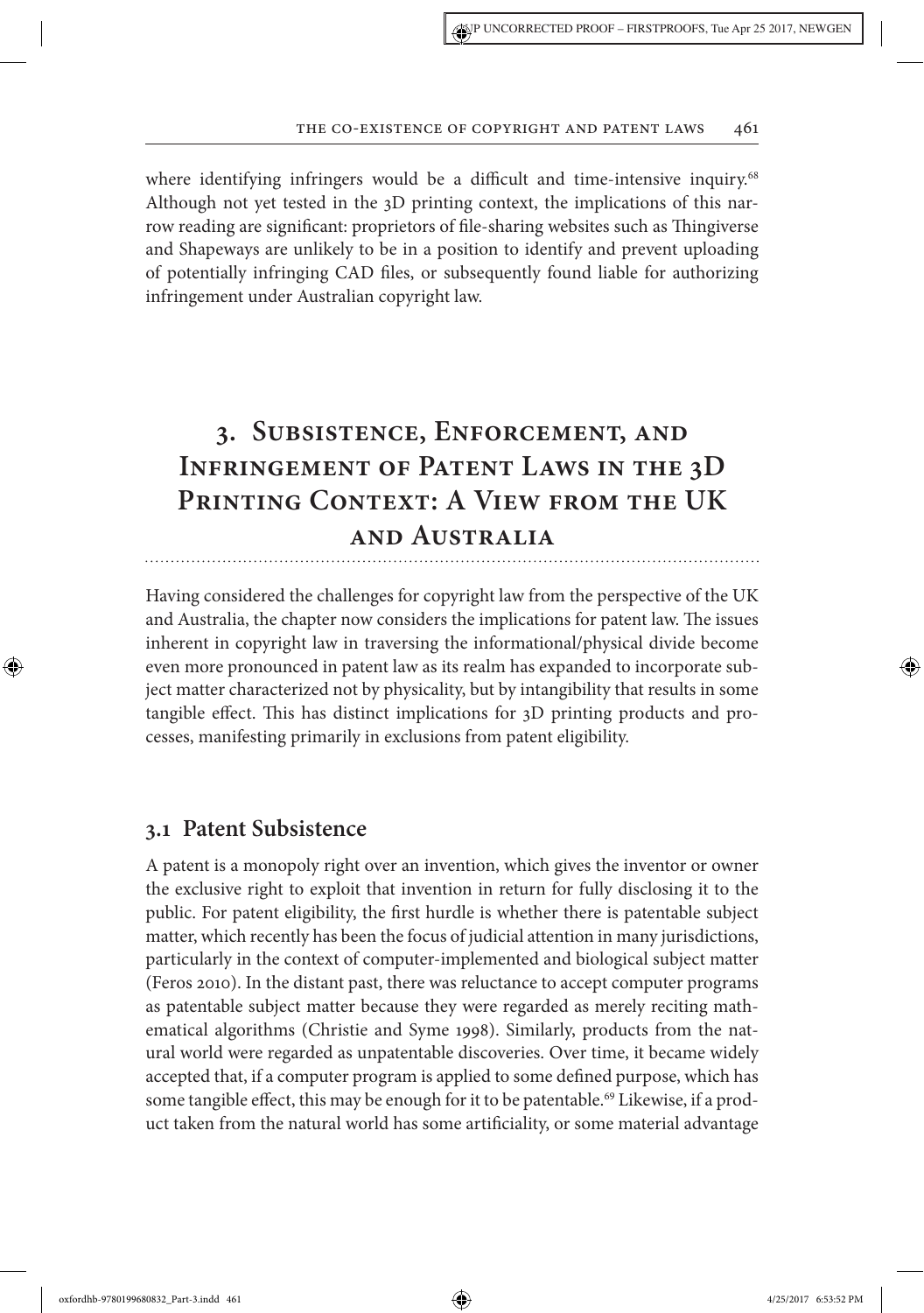over its naturally occurring counterpart, it, too, could be patentable.<sup>70</sup> These issues are explored below in the context of UK and Australian patent law.

### **3.2 Te Application of UK Patent Law to 3D Printing: Subsistence and Protection**

Under UK law, the requirements for patentability are contained in section 1 of the Patents Act 1977, which specifes that an invention is patentable if it is new, involves an inventive step, and is capable of industrial application.<sup>71</sup> On the face of it, there is scope for many 3D-printing products and processes to meet these patent criteria. However, section 1 goes on to list a number of specifc exclusions from patent eligibility, some of which appear to be directly applicable to  $3D$ -printing technology.<sup>72</sup> The exclusion of computer programs is of particular relevance here.<sup>73</sup> Section 4A provides additional exclusions relating to methods of medical treatment and diagnosis. Relevantly, these exclusions translate from the European Patent Convention ('EPC').<sup>74</sup> The scope of the exclusions in section 1 is limited, only extending to 'that thing as such'. Although 'technical' subject matter may thus be patentable, what falls within this purview has been subject to diverging interpretations (Feros 2010). In early decisions, the European Patent Office (EPO) and the UK courts employed a 'technical contribution' approach, as illustrated in *Vicom*<sup>75</sup> and *Merrill Lynch*, <sup>76</sup> where it was held that some technical advance on the prior art in the form of a new result needed to be identifed.

Recent EPO cases have demonstrated a shift in approach to excluded matter, with a broader 'any hardware' approach now being the EPO's test of choice.<sup>77</sup> In the UK, by contrast, *Aerotel*<sup>78</sup> now provides a comprehensive four-stage test for determining whether subject matter that relates to the section 1 exclusions is patentable: 1) properly construes the claim for patentability; 2) identifies the actual contribution; 3) asks whether it falls solely within the excluded subject matter; and  $\phi$  checks whether the actual or alleged contribution is actually technical in nature. This approach is deemed equivalent to the prior UK case law test of 'technical contribution',<sup>79</sup> but not necessarily the EPO 'any hardware' approach (Feros 2010). It was confrmed in *Symbian*<sup>80</sup> that exclusion from patent eligibility will not automatically occur merely on the ground that the use of a computer program was involved; ${}^{81}$  technical contribution and improved functionality are key.<sup>82</sup>

Functional aspects of 3D printing sofware will thus be patent eligible following the *Aerotel* approach.<sup>83</sup> This would incorporate design-based software associated with 3D printing, provided it meets all of the criteria listed in *Aerotel*. However, the patentability of CAD fles themselves is more questionable. Because they are purely informational, it seems unlikely that the courts would consider them to fulfl any sort of technicality requirement. Tangible inputs into and outputs from 3D printing are another matter. Their physical form and technicality would qualify them for

⊕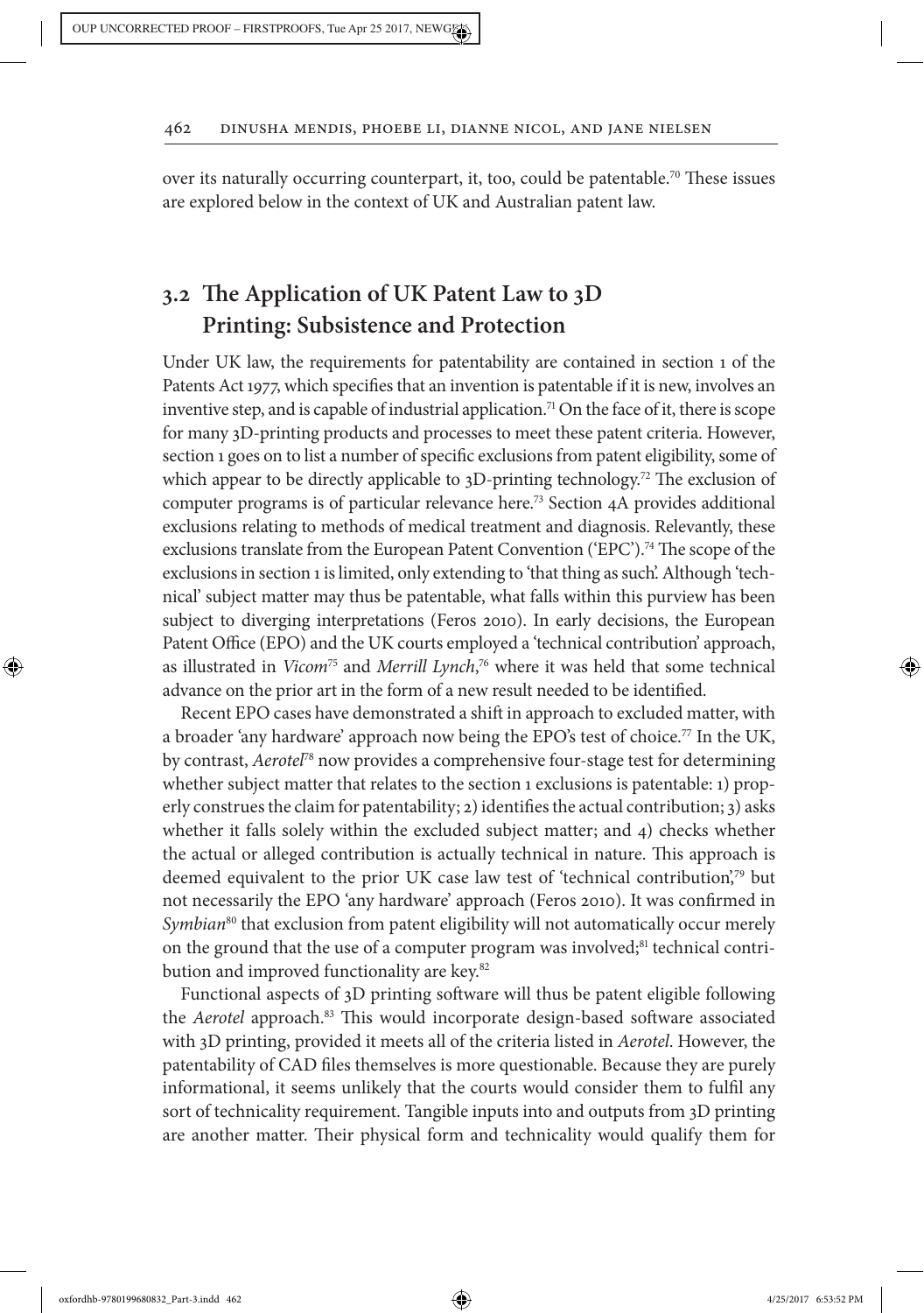patent protection, provided they meet the other patent criteria of novelty, inventiveness, and industrial application.<sup>84</sup> Some functionality must be demonstrated, so that purely artistic 3D-printed works will not be eligible for protection under UK law.

### **3.3 Te Application of Australian Patent Law to 3D Printing: Subsistence and Protection**

Although Australian patent law includes the same basic criteria of subject matter, novelty, inventiveness, and industrial applicability as UK patent law, there are some signifcant diferences in the ways in which these criteria are applied. Most relevantly, unlike the UK, there is no express list of subject matter that is considered to be patent ineligible. Rather, section 18 of the Patents Act 1990 simply requires that there is a 'manner of manufacture within the meaning of section 6 of the Statute of Monopolies'. Section 18 of the Act also includes the other patent criteria.<sup>85</sup> The seminal decision of the Australian High Court in 1959 in *National Research and Development Corporation (NRDC)*<sup>86</sup> provides the defnitive interpretation of the manner of manufacture test. The Court held that the test is not susceptible to precise formulation, but rather the relevant question is: '[i]s this a proper subject of letters patent according to the principles which have been developed for the application of section 6 of the Statute of Monopolies?'<sup>87</sup> In the particular circumstances of the case, the court held that the requirement was satisfed because the subject matter in issue was an artificially created state of affairs that had economic utility.<sup>88</sup> Tis two-limbed application of the manner of manufacture requirement became the standard test for patentable subject matter in subsequent cases, including those involving computer-implemented inventions.<sup>89</sup>

Much like in the  $US<sub>2</sub><sup>90</sup>$  the Australian subject matter requirement was applied favourably to computer-implemented subject matter in early jurisprudence.<sup>91</sup> However, three decisions of the Full Court of the Federal Court of Australia in Grant,<sup>92</sup> Research Affiliates<sup>93</sup> and RPL Central<sup>94</sup> emphasized that there must be some physically observable efect to satisfy the requirement for an artifcially created state of afairs, and that ingenuity must lie in the way in which the computer is utilized. Attachment to the physical, rather than the informational, world was also a key feature of the recent decision of the High Court of Australia in *D'Arcy*, <sup>95</sup> which related to a nucleotide sequence coding for a protein linked with hereditary breast cancer. The Australian Productivity Commission has since questioned whether software and business methods should be considered to be patentable subject matter.<sup>96</sup>

As a consequence of these judicial decisions, it seems clear that CAD fles would fail at the manner of manufacture hurdle because they are, in essence, information. It has been argued that consideration be given to expanding the scope of patentable subject matter to make protection available for CAD files (Brean 2015). The authors

oxfordhb-9780199680832\_Part-3.indd 463 4/25/2017 6:53:52 PM

⊕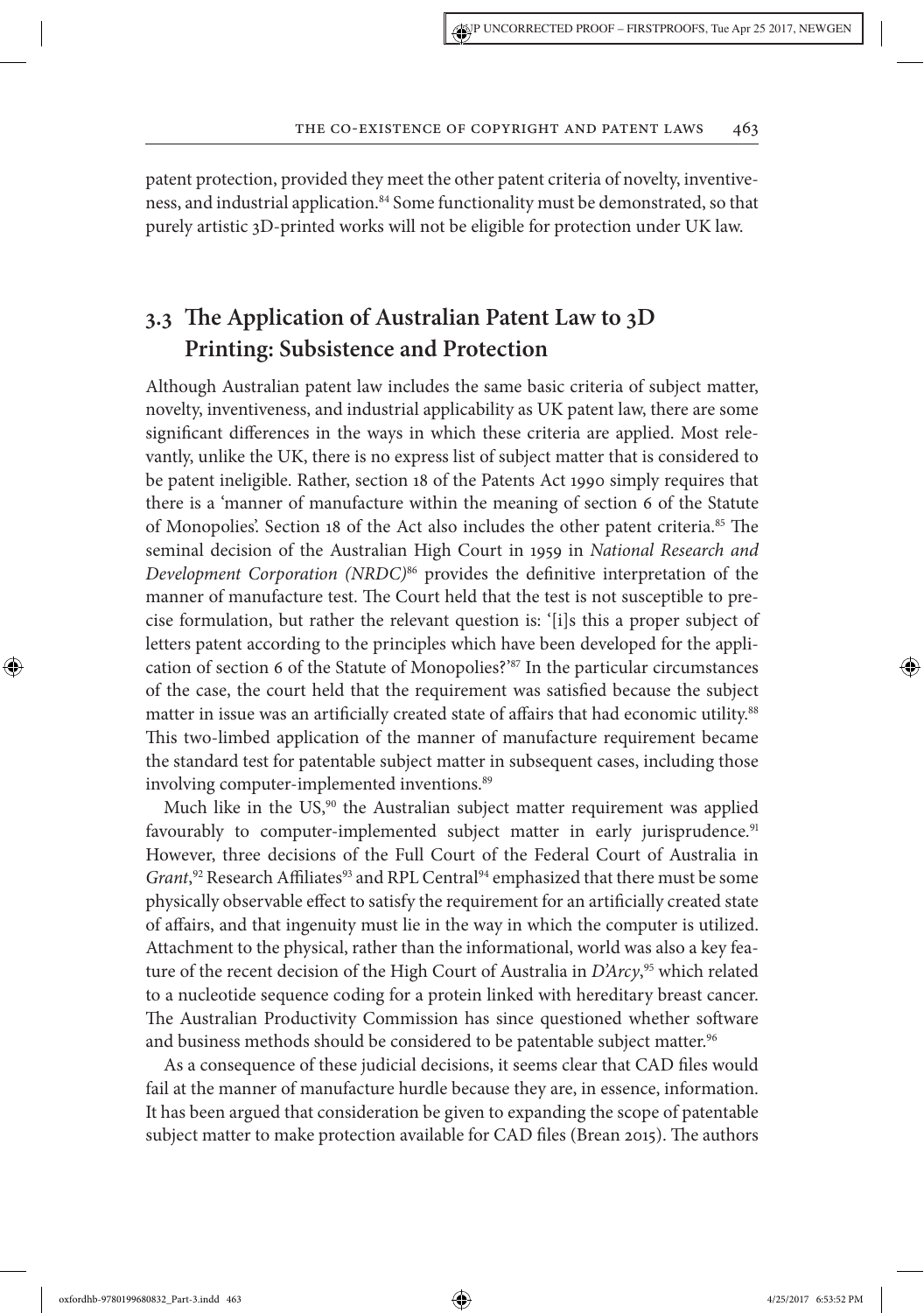suggest, however, there is little hope of success, primarily because CAD fles simply lack the core features of patentable subject matter. In contrast to the situation with regard to CAD fles, 3D objects that form the inputs into and outputs from 3D printing are less likely to fall foul of the manner of manufacture requirement, because they have the necessary physicality. However, as with the UK, they would still need to satisfy the other patent criteria.

### **3.4 Enforcement and Infringement: Te Capacity of UK Patent Law to Protect**

As in **Part** 2, the following two sections reflect on how enforceable both UK and Australian patent laws are in relation to those aspects of 3D printing to which patent protection attaches in each jurisdiction. Under UK law, acts of direct patent infringement include making the invention, disposing or ofering to dispose of or using the invention, importing the invention, and keeping the invention.<sup>97</sup> It is clear that 3D printing a replica of a product that contains all the essential elements of an invention would fall within the statutory defnition of 'make', but simply creating a CAD fle of a patented item would not. 3D printing permits a signifcant degree of modifcation or 'repair' to occur by scanning an object and making changes within a CAD file. The act of 'repair' falls outside the scope of direct patent infringement. And yet it will not always be clear in the 3D printing context when something has been 'repaired', as opposed to 'made'.<sup>98</sup>

The House of Lords considered the concepts of 'repair' and 'making' in *United Wire*, <sup>99</sup> holding that the right to repair is the residual right and that the disassembly of a product is in efect a new infringing manufacture. In *Schutz*, <sup>100</sup> the Supreme Court confrmed that the meaning of 'makes' is context specifc, must be given its ordinary meaning, and requires a careful weighing of factors.<sup>101</sup> It is relevant to ask whether the produced item is 'such a subsidiary part of the patented article that its replacement  $(...)$  does not involve "making" a new article.<sup>'102</sup>

The corollary is that the 3D printing of a spare part of an object would not amount to infringement once the spare part is deemed a subsidiary component. On the other hand, it would be likely to constitute patent infringement if the 3D-printed part is regarded as a 'core' component of a product (Birss 2016). Relevant questions to determine whether a part is core or subsidiary are: whether a 3D-printed part is a free-standing replaceable component; whether a particular part needs frequent substitution; whether it is the main component of the whole; whether the replacement involves more than mere routine work; and whether the market prices are significantly different after utilising the replacement.<sup>103</sup>

Importantly however, facilitating infringement by distributing a CAD fle has the potential to fall within the scope of indirect infringement under UK law. Indirect or contributory patent infringement occurs where an infringer

⊕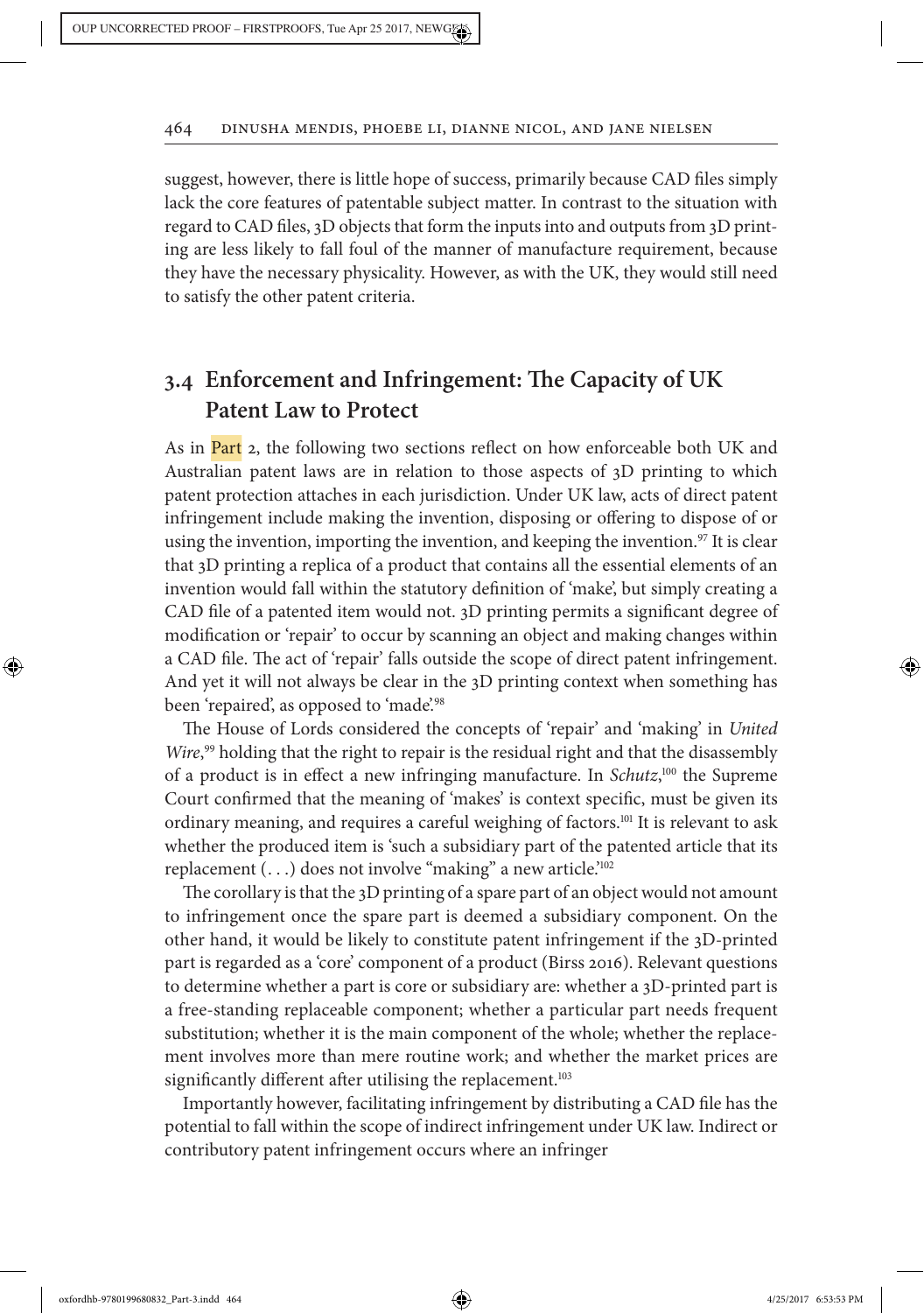supplies or offers to supply in the United Kingdom a person  $(\ldots)$  with any of the means relating to an essential element of the invention...that those means are suitable for putting, and are intended to put, the invention into effect.<sup>104</sup>

The requisite 'means' have traditionally been required to be tangible in nature, so that simple and abstract instructions would not qualify (Mimler 2013). However, in *Menashe Business Mercantile*, <sup>105</sup> it was held that the infringer's host computer was 'used' in the UK regardless of the fact that it was physically located abroad in the Caribbean. The supply in the UK of software on CDs or via Internet download enabled customers to access the host computer, and the entire online gaming system was deemed contributory infringement. This was the case regardless of the geographical location of the alleged infringing computer system, provided that clients were given a means to access the system.

Online platforms that provide means of access to infringing CAD fles would potentially be liable for contributory infringement, as would private or commercial entities that scan objects, and create and distribute CAD fles representing those objects (Ballardini, Norrgard, and Minssen 2015). The important point here is the fact that, in these instances, access to infringing CAD files has been facilitated. The provision of means to infringe is key to establishing liability.

### **3.5 Enforcement and Infringement: Te Capacity of Australian Patent Law to Protect**

Section 13 of the Patents Act 1990 confers upon a patentee the exclusive right to exploit, and to authorize others to exploit an invention. 'Exploit' in relation to an invention includes making, hiring, selling or otherwise disposing of an invention (or ofering to do any of these acts), using, or importing it. A similar defnition applies in respect of products arising from method or process inventions.<sup>106</sup>

Primary infringement is likely to be found where a product that contains all the integers of an invention is 3D printed. For example, printing a replica that contained all the integers of an invention<sup>107</sup> would constitute 'making' the invention. Further, the Australian Federal Court decision in *Bedford Industries* establishes a broad defnition of 'use' that appears to encompass taking commercial advantage of a patented product by making an infringing product, and altering it before sale to produce a non-infringing product.<sup>108</sup> Creating and distributing a CAD fle of an invention, whether by scanning or designing it from scratch, is a separate issue. Creating a CAD fle does not reproduce all the integers of an invention in tangible form and so does not constitute 'making' an invention. Likewise, creating a CAD fle could not equate to 'using' an invention in line with the use contemplated in the *Bedford Industries* case: even if a CAD fle was created and the product 'tweaked', there is no intermediate 'making' of a tangible product. The product is 'made' later when printing occurs. Thus, a finding

⊕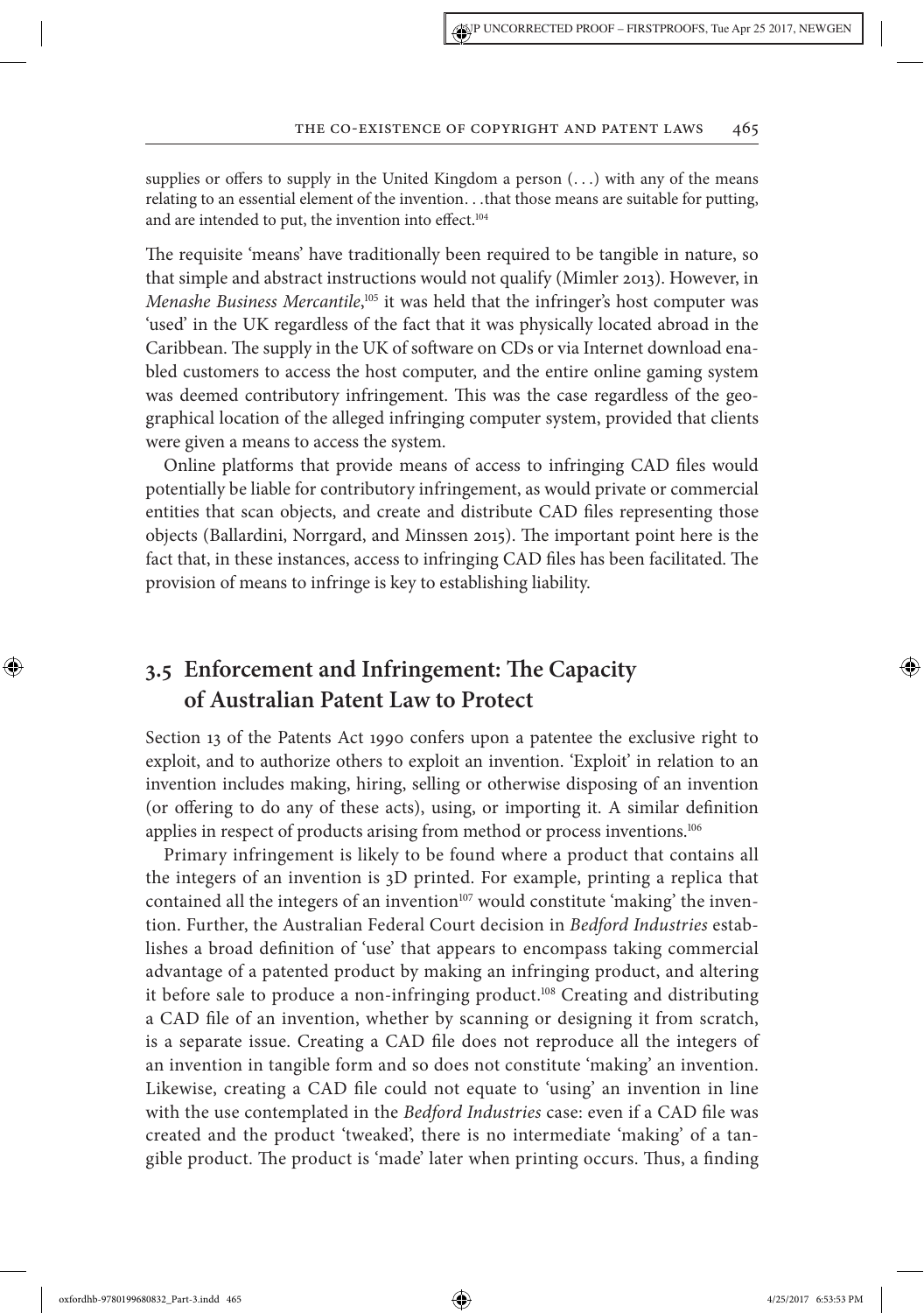of primary infringement for CAD fle creation is extremely unlikely (Liddicoat, Nielsen, and Nicol 2016).

But the Patents Act 1990 also provides a patentee with the capacity to sue for secondary infringement. Authorizing another to infringe a patent is a form of secondary infringement, $109$  as is supply of a product for an infringing use.<sup>110</sup> To take authorization infringement frst, the Patents Act 1990 contains no guidelines as to what criteria can be taken into account in determining whether infringement has been authorized, although the term has been held to have the same meaning as the corresponding provision in the Copyright Act 1968. <sup>111</sup> Accordingly, the Copyright Act guidelines are also relevant in this context.<sup>112</sup>

In contrast with the position under copyright law, however, a broad reading of the *Moorhouse* requirements (discussed in Section 2.5) continues to be applied in patent law. Creating a fle that embodies an infringing product and uploading it to a fle-sharing website would put the creator at risk of infringement by authorization, should the fle be downloaded and printed. Liability could simply be avoided by choosing not to create the fle. Tis is the case even on a narrow reading of the *Moorhouse* requirements. A broad reading would also conceivably lead to a fnding of infringement on the part of the ISP, provided they have the resources and power to identify and remove infringing fles.

Finally, supply infringement under the Patents Act 1990 provides that supply of a product for an infringing use may constitute infringement,<sup>113</sup> provided certain conditions are met.<sup>114</sup> It is not clear whether a CAD fle would ft the defnition of 'product', although given that it can be an item of commerce,<sup>115</sup> there seems to be a strong argument that it does. It appears that it will be sufficient if it can be objectively assessed that the use for which the product was supplied was an infringing one.116 Hence, evidence that a CAD fle embodying an infringing product was created and distributed by some means will be strong evidence that the CAD fle was supplied to facilitate an infringing use. A CAD fle has only one reasonable use: as a tool to print the product it represents. In this respect, under Australian law, supply infringement, like authorization infringement, is an efective tool through which distributors of infringing CAD fles might be pursued for patent infringement.

### **4. Conclusion**

Since their inception, IP laws have needed to evolve due to changes wrought by emerging technologies. This trend has been apparent in various technologies from the printing press to the photocopy machine, to bit torrent technology in more

oxfordhb-9780199680832\_Part-3.indd 466 4/25/2017 6:53:53 PM

⊕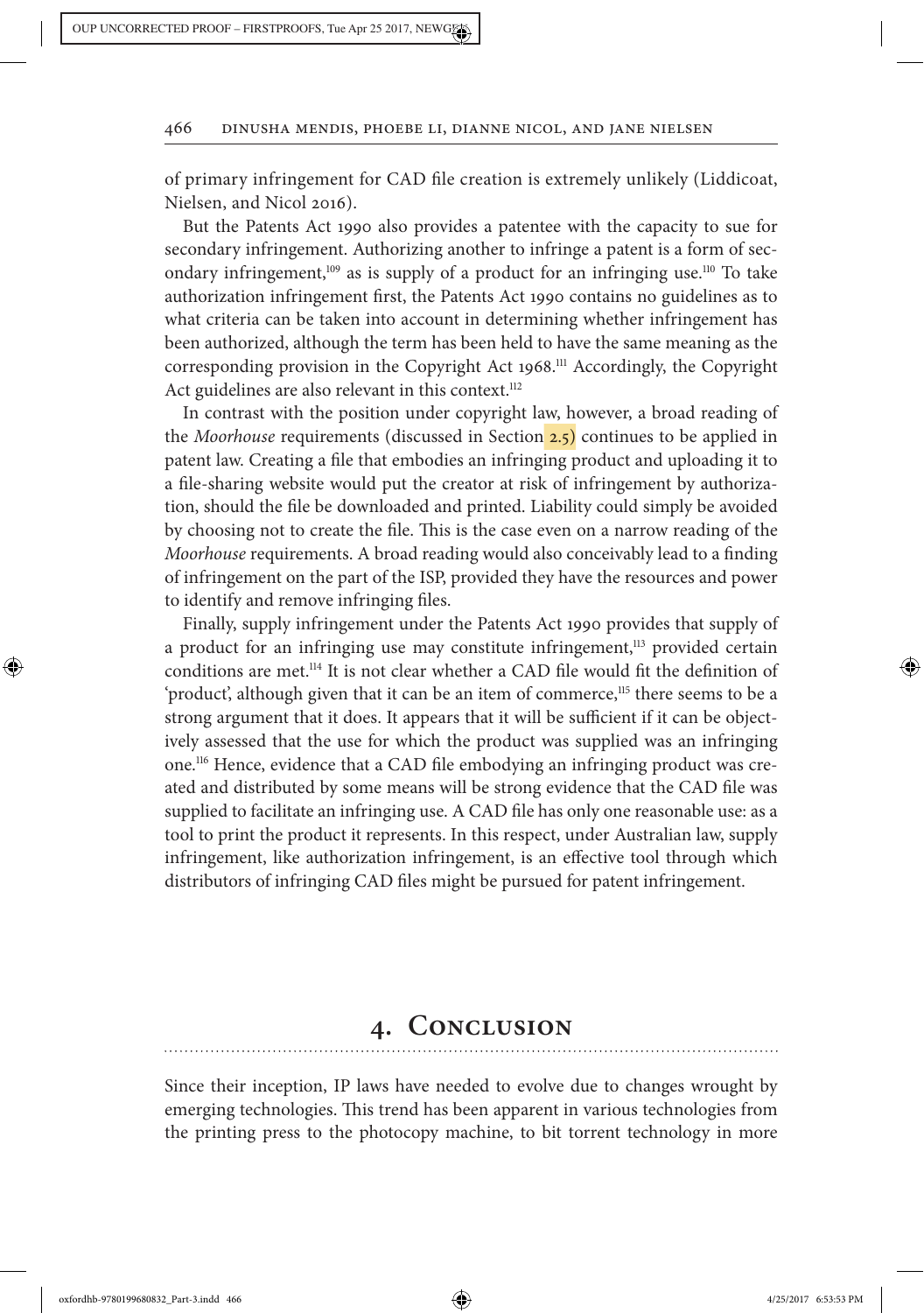#### THE CO-EXISTENCE OF COPYRIGHT AND PATENT LAWS 467

recent times (Nwogugu 2006; Tambisetty 2014). In each of these cases, the challenge has been to keep pace with these technologies while striking a fair balance between protecting the efort of the creator and providing exceptions for the user (Story 2012). In this sense, 3D-printing technology is no diferent. As the market for 3D-printed objects continues to expand and the technology itself continues to develop, existing IP laws will need to be reviewed for their adequacy in balancing the interests of originators and users. Online platforms for sharing design fles raise particular concerns in this regard.

This chapter has explored the applicability of copyright and patent laws to 3D printing from the perspective of UK and Australian law. In doing so, it has highlighted certain diferences between the two jurisdictions while also identifying gaps in the law. The authors considered the subsistence of artistic copyright in relation to CAD fles embodying a 3D model and, in this respect, identifed section 17(4) CDPA 1988 as the basis for protecting 3D models or products in UK law. However, cases such as *Lucas*f*lm* have challenged this position, indicating that copyright protection for a sculpture (or work of artistic crafsmanship), which is industrially manufactured (that is, utilitarian), is limited to objects created principally for their artistic merit.

Australian law takes an opposing view, at least on the face on it. According to section 10(1) of the Copyright Act 1968, artistic works other than works of artistic crafsmanship are protected irrespective of their artistic quality. In other words, in Australian law, the *Star Wars* helmet would be a copyright-protected sculpture, even though it is primarily utilitarian. Interestingly, though, the Australian Copyright Act precludes actions for infringement of copyright in artistic works (other than buildings or models of buildings, or works of artistic crafsmanship) that have been applied industrially, or in respect of which a corresponding industrial design has been registered under the Designs Act 2003. As a result, there is a similar gap in protection in both the UK and Australia, albeit through different routes. The UK's repeal of section 52 of CDPA 1988 will spell good news for 3D designers and modellers in that jurisdiction. Yet the failure to protect creative objects that are also functional in both jurisdictions needs to be addressed, particularly in the 3D-printing scenario, where the distinction between the creative and the functional is not always clearly demarcated.

The copyright protection of CAD files themselves is a more intractable question and has been debated by a number of academics. It is clear that legal development is required in this area and this has been recognized by the UK Intellectual Property Office following its 2015 Commissioned Study. A striking feature between the jurisdictions is that, in Australia, the functionality requirement remains a key feature of computer program copyright, departing signifcantly from EU and UK copyright jurisprudence.

In the patent law context, the authors suggest that CAD fles simply lack the core features of patentable subject matter under UK and Australian patent law, although

oxfordhb-9780199680832\_Part-3.indd 467 4/25/2017 6:53:53 PM

⊕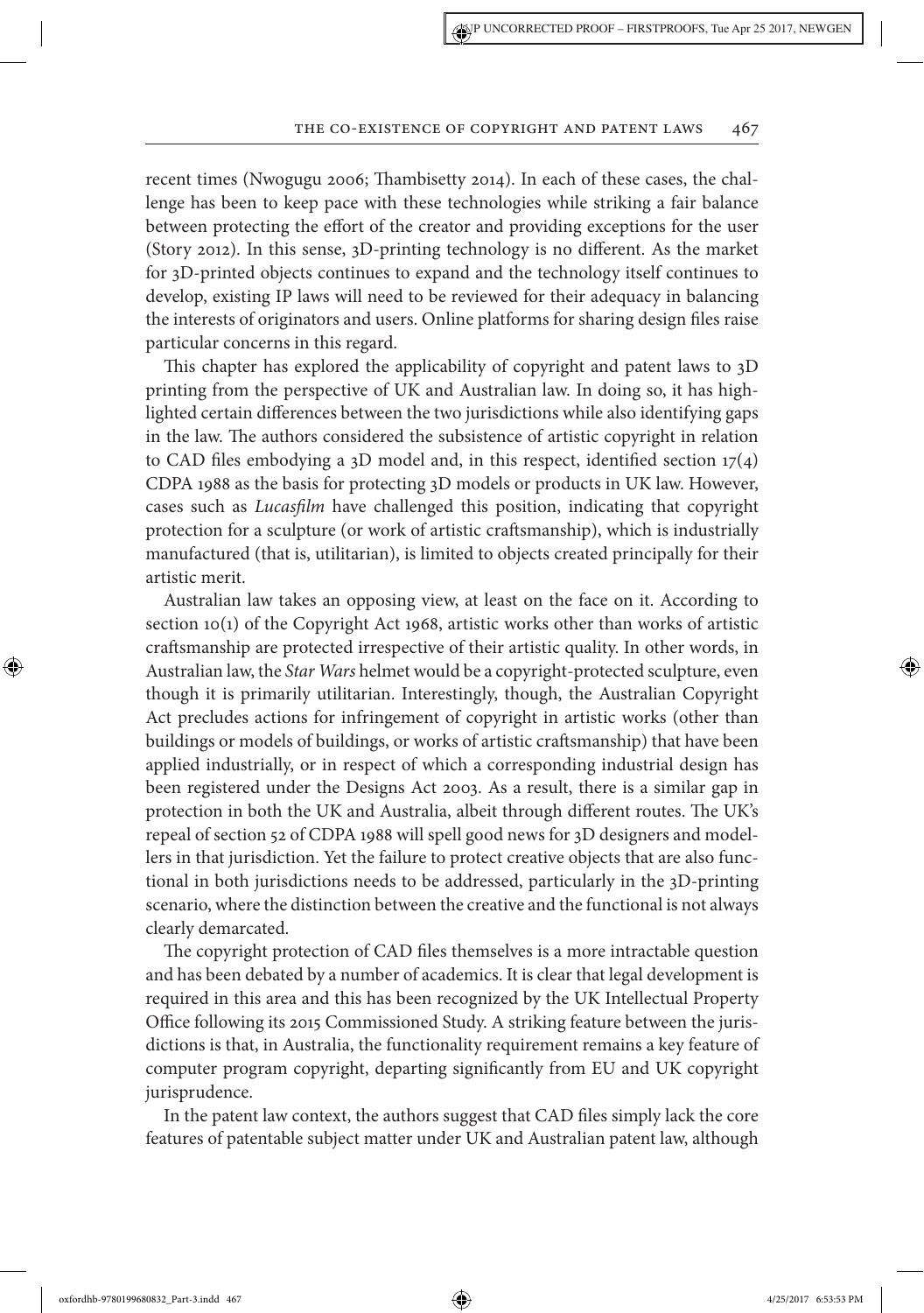3D objects may be patentable provided that they fulfl the standard patent criteria. In both jurisdictions, information is not patentable *per se*. There must be some added functionality or technicality. Tis is the case even though the legal tests for patentable subject matter vary considerably between jurisdictions, with the UK having an express statutory list of excluded subject matter, and Australia leaving this determination to judicial interpretation.

In considering patent infringement, the authors conclude that it would be difficult to establish direct infringement purely by making and distributing a CAD fle. In the UK and Australia, there must be physical reproduction of all of the essential integers of the invention as claimed. However, there are possible avenues for recourse under secondary infringement provisions in both jurisdictions. In UK law, liability for indirect infringement may arise for providing the means to infringe, which could include providing access to CAD fles without permission of the patent owner. Likewise, liability could arise in Australia for supply infringement. Australian patent law also includes another thread of infringement for authorization of direct infringement by a third party. In sum, although the precise wording of the relevant provisions in Australian and UK patent statutes vary considerably, the outcomes in terms of subsistence and infringement may not be that diferent, depending, of course, on judicial interpretation.

These conclusions raise some interesting considerations and familiar conundrums. Like many technologies, 3D printing and its associated elements such as online platforms and CAD fles, are universal in their reach. Yet the law is territorial. Tis anomaly refected through the universality of the technology, coupled together with ever-growing distribution networks may ultimately lead to the law being shaped in diferent legal regimes, in diferent ways, resulting in a lack of certainty for creators and users and incompatibility of rights and working conditions across common technological systems.

One option to deal with the unique aspects of 3D-printing technology and the perceived failure of existing IP laws to provide appropriate protection for originators and appropriate rights for users might be to create a sui generis regime of IP protection. Such regimes were created for circuit layouts and plant variety rights,<sup>117</sup> and are at times called for when new technologies present new IP challenges (as in relation to gene sequencing: Palombi 2008). However, in the authors' submission, it would be a rare circumstance when an emergent technology is so disruptive that an entirely new and bespoke response is justifed. Rather, even though gaps and inconsistencies have been identifed in current laws, nuanced reworking of these regimes is, in the vast majority of circumstances, likely to be a sufficient response.

As we look to the future, creators, users, and legislators should take heart from past experience, which has taught some difficult lessons but also demonstrated adaptability, both from the point of view of the law and technology (Mendis 2013). For example, the chapter outlined the initial reluctance in Australsia to accept computer programs as patentable subject matter because they were regarded as merely

⊕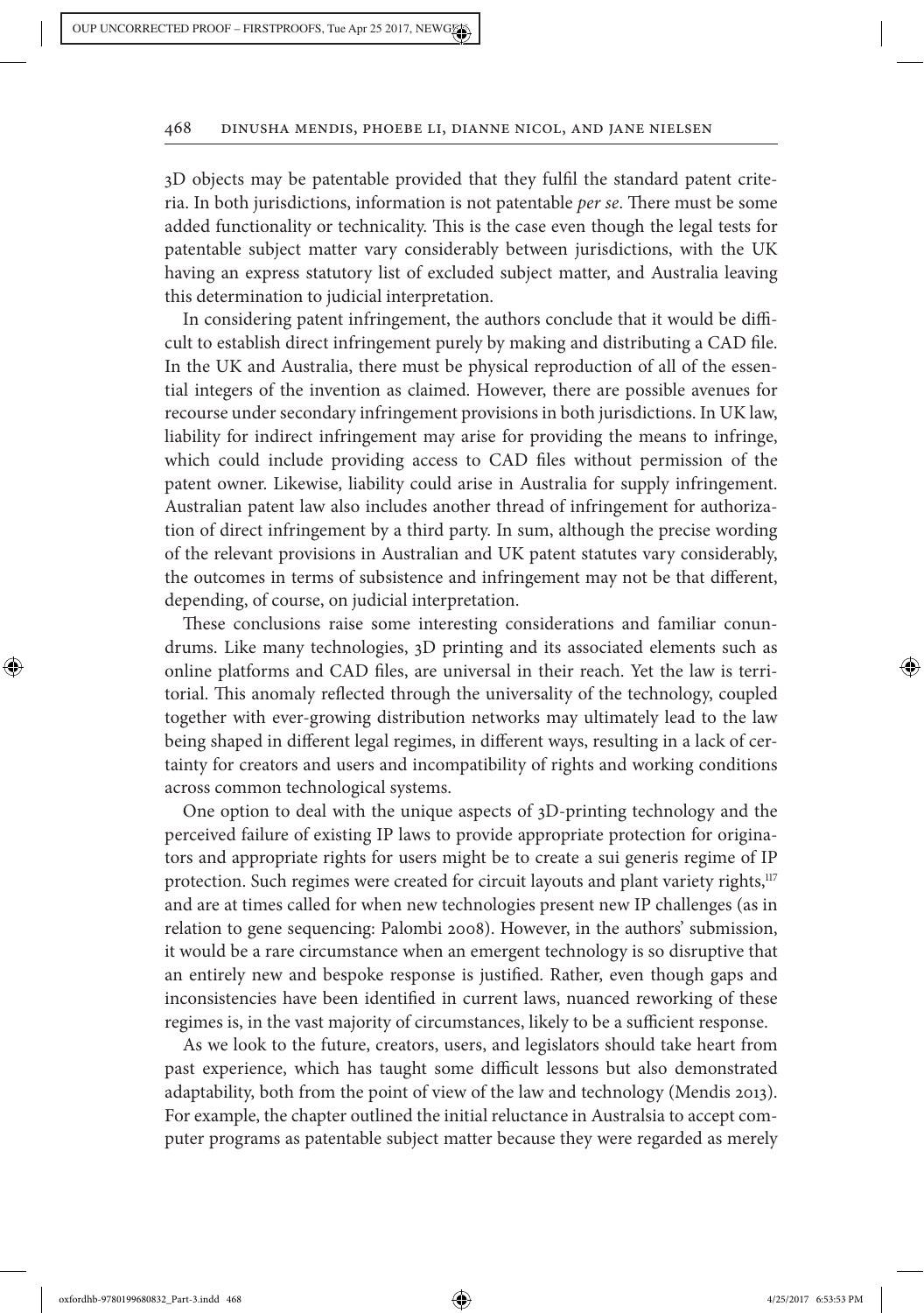#### THE CO-EXISTENCE OF COPYRIGHT AND PATENT LAWS 469

reciting mathematical algorithms (Christie and Syme 1998). However, over time, it became widely accepted that if a computer program is applied to some defned purpose, thereby having some tangible efect, that may be enough for its patentability. In the context of computer-implemented subject matter, the explicit exclusion of 'programs for computers' initially led to the blanket exclusion of all sofware from patentability under European law. However, the need for global harmonization prompted the EU/UK to shif towards patentability, provided a 'hardware' or a 'technical effect' exists.<sup>118</sup> Copyright law, in general, has broadened its exceptions to incorporate creative works and their use in the digital era, which was not the case a decade ago (Howell 2012).

These examples demonstrate the manner in which the law has evolved to keep pace with emerging technologies, while the convergence of patent and copyright laws, especially in their applicability to computer software, has been increasingly evident (Lai 2016). This is the case in both jurisdictions examined: the interplay between copyright and patent law regimes has permitted adaptability in protection mechanisms and allowed developers to explore the 'best fit' for their particular technology. As 3D printing continues to develop, it is very likely that patent and copyright laws will be strongly challenged but will continue to evolve and co-exist as they have done over the years in response to various technologies.

### **Notes**

⊕

- 1. *Folsom v Marsh*, 9 F. Cas. 342, 344 (C.C.D. Mass. 1841) (no. 4901, Story J).
- 2. Statute of Monopolies 1624 21 Jac 1, c 3.
- 3. Statute of Anne 1709 8 Ann c21.
- 4. Patents Act 1990 (Cth) s 18(1)(a).
- 5. Patents Act 35 USCS §101.
- 6. Tese have included the protection of computer programs, rental/lending rights and related rights, satellite broadcasting and cable retransmission, term of protection, protection of databases, copyright in the information society, artist's resale right, orphan works, and collective rights management, as well as the enforcement Directive, which is of wider application.
- 7. The future of UK Intellectual Property law within the context of the European Union remains to be seen, following the EU Referendum on 24 June 2016, in which the UK voted to leave the EU. The process of a Member State withdrawing from the EU is set out in Article 50 of the Treaty on European Union (TEU) and must be carried out in line with the UK constitutional tradition. At the time of writing, none of these elements have been triggered, thereby leading to a time of uncertainty for UK law.
- 8. *Wham-O Manufacturing Co., v Lincoln Industries Ltd* [1985] RPC 127 (NZ Court of Appeal); *Breville Europe Plc v* T*orn EMI Domestic Appliances Ltd* [1995] FSR 77; *J & S Davis (Holdings) Ltd, v Wright Health Group Ltd* [1988] RPC 403; *George Hensher Ltd v*

oxfordhb-9780199680832\_Part-3.indd 469 4/25/2017 6:53:53 PM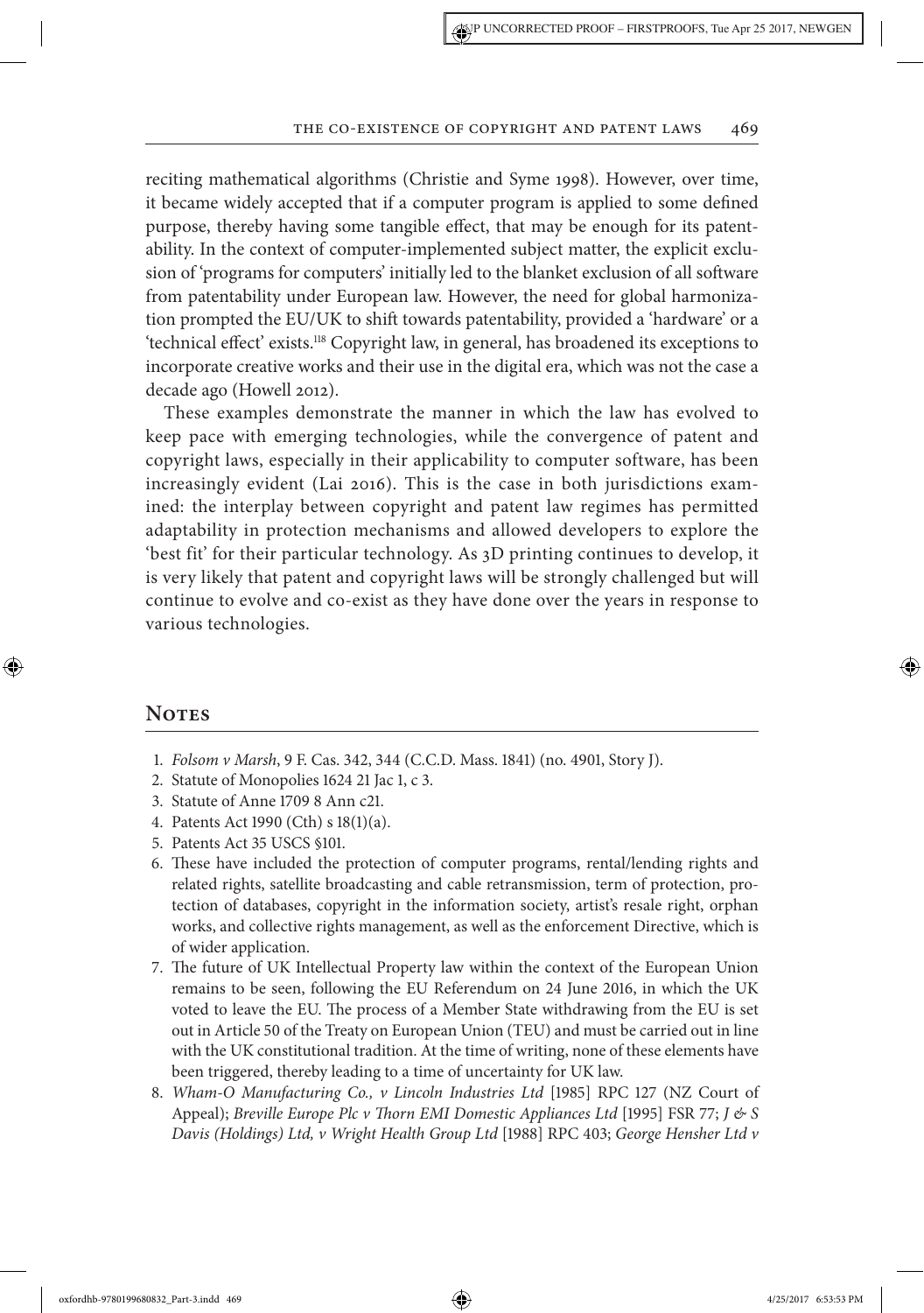*Restawhile Upholstery (Lancs) Ltd* [1976] AC 64; *Lucas*f*lm Ltd & Others v Ainsworth and Another* [2011] 3 WLR 487.

- 9. *Lucas*f*lm Ltd & Others v Ainsworth and Another* [2011] 3 WLR 487.
- 10. *Lucas*f*lm Ltd & Others v Ainsworth and Another* [2011] 3 WLR 487 [44].
- 11. 'It was the Star Wars flm that was the work of art that Mr. Lucas and his company created … the helmet was utilitarian, in the sense that it was an element in the process of production of the flm': *Lucas*f*lm Ltd & others v Ainsworth and another* [2011] 3 WLR 487 [44].
- 12. CDPA 1988, s 52(2).
- 13. *Lucas*f*lm, Hensher (George) Ltd v Restawhile Upholstery (Lancs) Ltd* [1975] RPC 31 (HL) is another case that was considered for the repeal of section 52.
- 14. See https://www.gov.uk/government/consultations/transitional-arrangements-for-therepeal-of-section-52-cdpa accessed 4 September 2016.
- 15. Parliament and Council Directive 2009/24/EC of 23 April 2009 on the legal protection of computer programs [2009] OJ L111/16, recital (7).
- 16. CDPA 1988, s 3(1)(b), (c) (as amended).
- 17. Case C-406/10 *SAS Institute Inc, v World Programming Ltd* [2012] 3 CMLR 4. See also Guarda P, 'Looking for a Feasible Form of Sofware Protection: Copyright or Patent, Is that the Question?' [2013] 35(8) *European Intellectual Property Review* 445, 447.
- 18. *Autospin (Oil Seals) Ltd v Beehive Spinning* [1995] RPC 683.
- 19. *Autospin (Oil Seals) Ltd v Beehive Spinning* [1995] RPC 683, 698.
- 20. [2007] RPC 25.

⊕

- 21. 3D-printed models of buildings would be treated in the same way: Copyright Act 1968  $(Cth)$ , s  $10(1)(b)$ .
- 22. *Wildash v Klein* [2004] NTSC 17; (2004) 61 IPR 324.
- 23. *Burge v Swarbrick* (2007) 232 CLR 336.
- 24. Copyright Act 1968 (Cth), ss 77(1), 77(2).
- 25. Copyright Act 1968 (Cth), s 75.
- 26. Copyright Regulations 1969 (Cth), reg 17(1).
- 27. Tis defnition was introduced by the Copyright Amendment (Digital Agenda) Act 2000 (Cth).
- 28. The Copyright Amendment Act 1984 (Cth) introduced this definition: an expression, in any language, code or notation, of a set of instructions (whether with or without related information) intended [for] (a) conversion to another language, code or notation; (b) reproduction in a diferent material form, to cause a device having digital information processing capabilities to perform a particular function.
- 29. *Data Access Corp v Power*f*ex Services Pty Ltd* (1999) 202 CLR 1 [20].
- 30. *Data Access Corp v Power*f*ex Services Pty Ltd* (1999) 202 CLR 1 [25].
- 31. *Australian Video Retailers Association Ltd v Warner Home Video Pty Ltd* (2002) 53 IPR 242 [80].
- 32. Examples include sofware, databases, and satellite images generated using automated processes.
- 33. *IceTV Pty Ltd v Nine Network Pty Ltd* (2009) 239 CLR 458*; Telstra Corporation Ltd v Phone Directories Co Pty Ltd* [2010] 194 FCR 142.
- 34. Copyright Act 1968 (Cth), s 10(1).
- 35. See, Mendis D and Secchi D, *A Legal and Empirical Study of* 3*D Printing Online Platforms and an Analysis of User Behaviour* (UK Intellectual Property Office, 2015) 41. The legal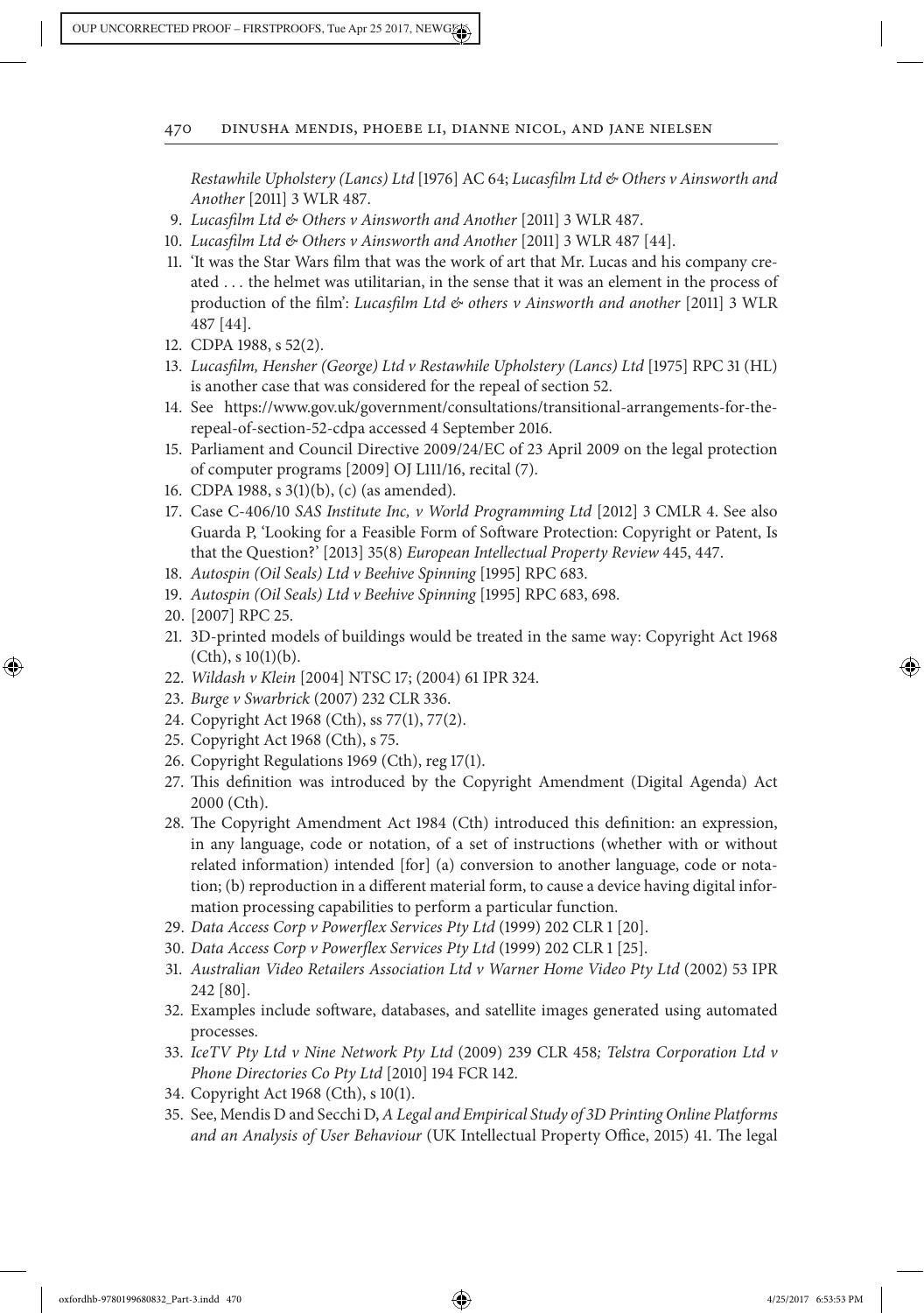and empirical study concluded that 'the current landscape of 3D printing online platforms appears to be diverse and many options are presented to users … as 3D printing continues to grow, there is evidence of IP infringement, albeit on a small scale at present, on these online platforms. For example, trademarked or copyrighted designs, like an Iron Man helmet or fgurines from Star Wars and the videogame Doom or Disney fgures are easy to locate. Tis shows that interest and activity is growing exponentially every year highlighting the potential for future IP issues'.

- 36. See Bad Vibrations: 'UCI Researchers Find Security Breach in 3-D Printing Process: Machine Sounds Enable Reverse Engineering or Source Code', UCI News (2 March 2016) https://news.uci.edu/research/bad-vibrations-uci-researchers-fndsecurity-breach-in-3-d-printing-process/ accessed 30 May 2016.
- 37. Amongst others, these include for example, Meshmixer www.meshmixer.com; 123D Catch www.123dapp.com/catch (by Autodesk) Makerbot Customizer; www.thingiverse. com/apps/customizer (by Tingiverse); WorkBench http://grabcad.com/workbench (by Grabcad).
- 38. *Graves Case* (1868*-*69) LR 4 QB 715.
- 39. *Interlego AG v Tyco Industries Inc* [1988] RPC 343.
- 40. *Sawkins v Hyperion Records Ltd* [2005] EWCA Civ 565.
- 41. *Walter v Lane* [1900] AC 539 (HL); *Antiquesportfolio.com Plc v Rodney Fitch & Co Ltd* [2001] FSR 23 are other examples.
- 42. *Interlego v Tyco Industries Inc, and Others* [1988] RPC 343.
- 43. *Interlego v Tyco Industries Inc, and Others* [1988] RPC 343, 371 per Lord Oliver.
- 44. *Interlego v Tyco Industries Inc, and Others* [1988] RPC 343, 371 per Lord Oliver.
- 45. It should be noted that the Privy Council's decision in *Interlego v Tyco* was based on a very specifc policy concern—that copyright law should not be used as a vehicle to create fresh intellectual property rights over commercial products afer the expiry of patent and design rights, which had previously subsisted in the same subject matter. See *Interlego v Tyco Industries Inc, and Others* [1988] RPC 343, 365–366.
- 46. *Antiquesportfolio.com v Rodney Fitch & Co Ltd* [2001] FSR 345.
- 47. *Johnstone Safety Ltd v Peter Cook (Int.) Plc* [1990] FSR 16 ('substantial part' cannot be defned by inches or measurement).
- 48. *Wham-O Manufacturing Co v Lincoln Industries Ltd* [1985] RPC 127 (NZ Court of Appeal).
- 49. *Infopaq International A/S v Danske Dagblades Forening* [2010] FSR 20.
- 50. *Painer v Standard Verlags GmbH* [2012] ECDR 6 (ECJ, 3rd Chamber) para 99.
- 51. The article describes how the facilitators of online platforms actively encouraged infringement by their advertising and benefitted financially from these activities. See Maureen Daly, 'Life after Grokster: Analysis of US and European Approaches to File-sharing' [2007] 29(8) *European Intellectual Property Review* 319, 323–324 in particular.
- 52. Section 16(2) ('Copyright in a work is infringed by a person who without the licence of the copyright owner does, or authorises another to do, any of the acts restricted by the copyright').
- 53. *Dramatico Entertainment Ltd & Ors v British Sky Broadcasting Ltd & Ors* [2012] EWHC 268 (Ch).
- 54. 'Contributory Infringement' was brought against online companies such as Napster. In establishing 'contributory infringement' two elements need to be satisfed: (1) the

oxfordhb-9780199680832\_Part-3.indd 471 4/25/2017 6:53:53 PM

⊕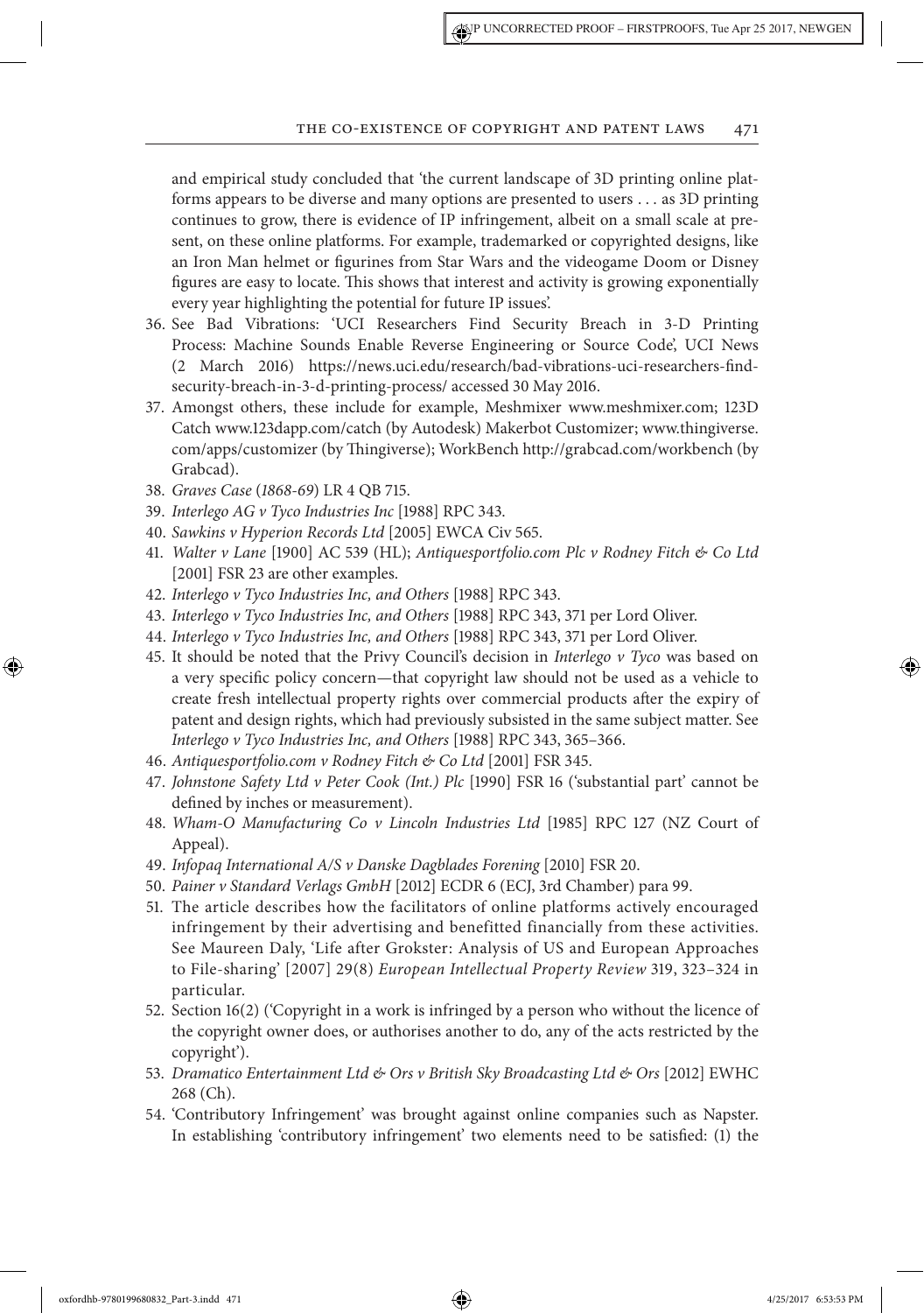infringer knew or had reason to know of the infringing activity; and (2) actively participated in the infringement by inducing it, causing it or contributing to it.

- 55. 'Pokémon Targets 3D Printed Design, Citing Copyright Infringement' (World Intellectual Property Review, 21 August 2014), available at http://www.worldipreview. com/news/pok-mon-targets-3d-printed-design-citing-copyright-infringement-7067.
- 56. Copyright Act 1968 (Cth) s 21(3).
- 57. *Cuisenaire v Reed* [1963] VR 719, 735; applied in *Computer Edge Pty Ltd v Apple Computer Inc* (1968) 161 CLR 171, 186–187 (Gibbs CJ), 206-7 (Brennan J), 212–214 (Deane J).
- 58. *Plix Products Ltd v Frank M Winstone (Merchants) Ltd* (1984) 3 IPR 390.
- 59. *Plix Products Ltd v Frank M Winstone (Merchants) Ltd* (1984) 3 IPR 390, 418.
- 60. *Elwood Clothing Pty Ltd v Cotton On Clothing Pty Ltd* (2008) 172 FCR 580 [41].
- 61. *EMI Songs Australia Pty Ltd v Larrikin Music Publishing Pty Ltd* (2011) 191 FCR 444.
- 62. *Elwood Clothing Pty Ltd v Cotton On Clothing Pty Ltd* (2008) 172 FCR 580 [41].
- 63. *A-One Accessory Imports Pty Ltd v O*f*-Road Imports Pty Ltd* [1996] FCA 1353.
- 64. See Copyright Act 1968 (Cth) s 40.
- 65. *University of New South Wales v Moorhouse* (1975) 133 CLR 1, 20 (Jacobs J with whom McTiernan ACJ agreed).
- 66. Roadshow Films Pty Ltd v iiNet Ltd *(*2012*)* 248 *CLR* 42.
- 67. Roadshow Films Pty Ltd v iiNet Ltd *(*2012*)* 248 *CLR* 42*,* 69–71 *(French CJ, Crennan and Kiefel JJ),* 88–89 *(Gummow and Hayne JJ).*
- 68. Roadshow Films Pty Ltd v iiNet Ltd *(*2012*)* 248 *CLR* 42*,* 68 *(French CJ, Crennan and Kiefel JJ),* 88–89 *(Gummow and Hayne JJ).*
- 69. See, for example, the seminal US case of *Gottshalk v Benson* 409 US 63 (1972).
- 70. One of the best examples of this move towards patentability of synthetically produced biological products is another key US case, *Diamond v Chakrabarty* 447 US 303 (1980).
- 71. Patents Act 1977 (UK) s 1(1).
- 72. See Patents Act 1977 (UK) s 1(2).
- 73. Patents Act 1977 (UK) s (1)(2)(c).
- 74. The Convention on the Grant of European Patents of 5 October 1973 as amended by the act revising Article 63 EPC of 17 December 1991 and by decisions of the Administrative Council of the European Patent Organisation of 21 December 1978, 13 December 1994, 20 October 1995, 5 December 1996, 10 December 1998 and 27 October 2005.
- 75. *Vicom System Inc's Patent Application* [1987] 2 EPOR 74.
- 76. *Merrill Lynch* [1989] RPC 561.
- 77. See *Controlling Pension Bene*f*ts System/PBS Partnership* T 0931/95 [2001], *Auction Method/Hitachi T* 0258*/*03 [2004] OJEPO 575; *Clipboard Formats I/Microso*f T 0424/03 [2006].
- 78. [2007] RPC 7.
- 79. UK Intellectual Property Office, *Manual of Patent Practice: Patentable Inventions* (2014) [1.08]; *Aerotel v Telco* [2006] EWCA Civ 1371; *Macrossan's Patent Application* [2006] EWHC 705 (Ch).
- 80. *Symbian Ltd v Comptroller General of Patents* [2008] EWCA Civ 1066.
- 81. Currently the EPO follows the 'any hardware' approach in Pension Benefts System where 'the character of a concrete apparatus in the sense of a physical entity' could be demonstrated; *Pension Bene*f*ts System* [2001] OJ EPO 441.
- 82. *Symbian Ltd v Comptroller General of Patents* [2008] EWCA Civ 1066 [53]-[55].

⊕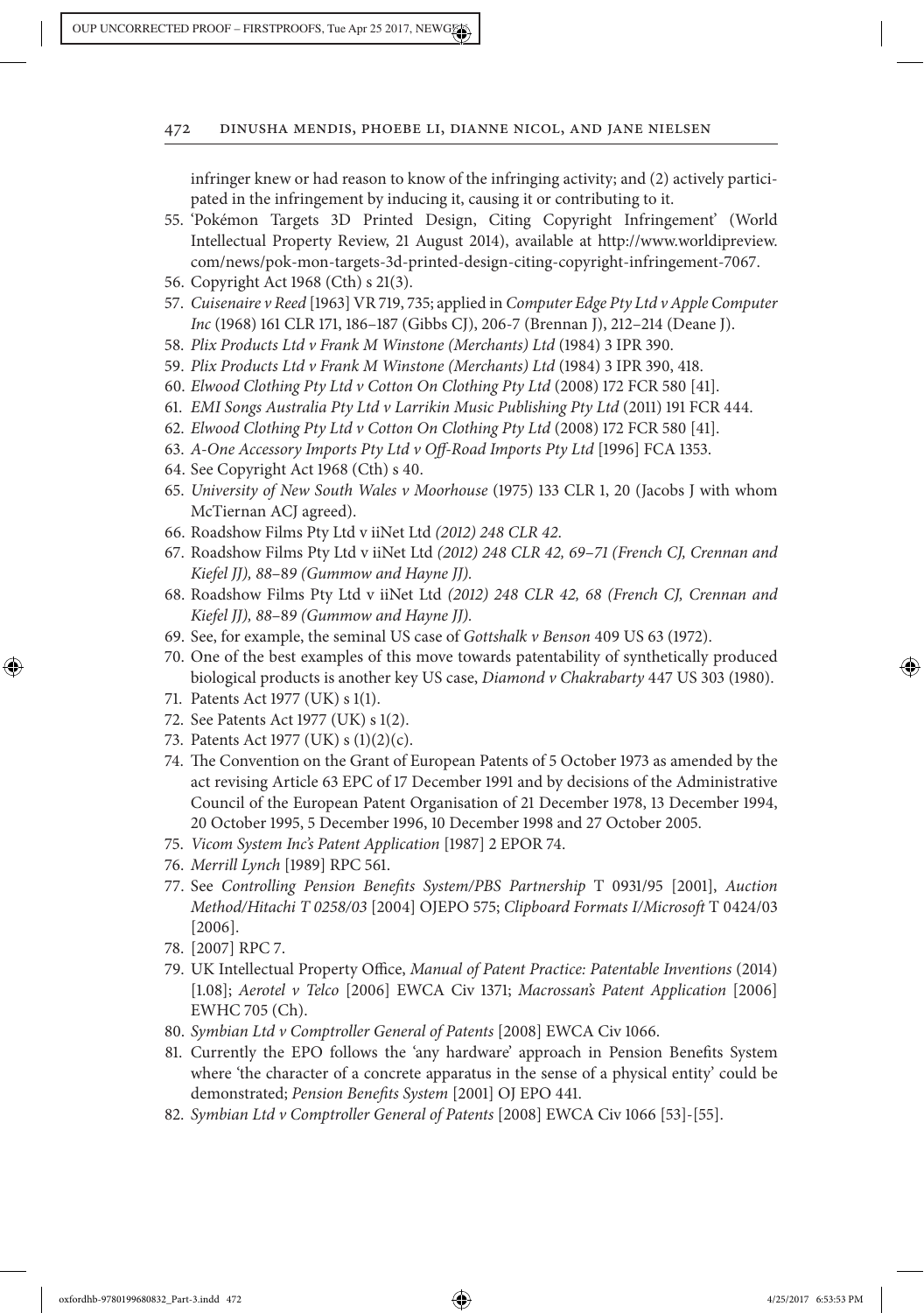- 83. *Aerotel v Telco* [2006] EWCA Civ 1371; *Macrossan's Patent Application* [2006] EWHC 705 (Ch).
- 84. Patents Act 1977 (UK) s 1(1).
- 85. Patents Act 1990 (Cth) s 18(1).
- 86. *National Research and Development Corporation v Commissioner of Patents* (1959) 102 CLR 252.
- 87. *National Research and Development Corporation v Commissioner of Patents* (1959) 102 CLR 252, 269.
- 88. *National Research and Development Corporation v Commissioner of Patents* (1959) 102 CLR 252, 277.
- 89. See, for example, *CCOM Pty Ltd v Jiejing Pty Ltd* (1994) 28 IPR 481, 514.
- 90. *State Street Bank and Trust Company v Signature Financial Group, Inc* 149 F.3d 1368 (Fed. Cir. 1998), but note the later US Supreme Court decisions in *Bilski v Kappos* 130 S Ct 3218 (2010) and *Alice Corporation Pty Ltd v CLS Bank International* 134 S Ct 2347 (2014).
- 91. *Welcome Real-Time SA v Catuity Inc* (2001) 51 IPR 327.
- 92. *Grant v Commissioner of Patents* [2006] FCAFC 120.
- 93. *Research A*f*liates LLC v Commissioner of Patents [*2014*]* FCAFC 1.
- 94. *Commissioner of Patents v RPL Central* [2015] FCAFC 177. It should be noted that the High Court refused special leave to appeal: *RPL Central Ltd v Commissioner of Patents* [2016] HCASL 84
- 95. *D'Arcy v Myriad Genetics Inc* [2015] HCA 35.
- 96. Productivity Commission, *Inquiry into Australia's Intellectual Property Arrangements: Final Report* (2016: Commonwealth of Australia, Canberra).
- 97. Patents Act 1977 (UK) s 60(1).
- 98. *United Wire Ltd v Screen Repair Services (Scotland) Ltd* [2001] RPC 24.
- 99. *United Wire Ltd v Screen Repair Services (Scotland) Ltd* [2001] RPC 24.
- 100. *Schutz (UK) Ltd v Werit UK Ltd* [2013] UKSC 16, [2013] 2 AII ER 177.
- 101. *Schutz (UK) Ltd v Werit UK Ltd* [2013] UKSC 16, [2013] 2 AII ER 177 [26]–[29] per Lord Neuberger (with whom Lord Walker, Lady Hale, Lord Mance, and Lord Kerr agreed).
- 102. Ibid [61].

⊕

- 103. Ibid [44], [74], [75].
- 104. Patents Act 1977 (UK) s 60(2).
- 105. *Menashe Business Mercantile Ltd and another v William Hill Organisation Ltd* [2003] 1 AII ER 279, [2003] 1 WLR 1462.
- 106. Patents Act 1990 (Cth) sch 1 (defnition of 'exploit').
- 107. *Walker v Alemite Corp* (1933) 49 CLR 643, 657–658 (Dixon J); *Bedford Industries Rehabilitation Association Inc v Pinefair Pty Ltd* (1998) 87 FCR 458, 464 (Foster J); 469 (Mansfeld J); 479–480 (Goldberg J).
- 108. *Bedford Industries Rehabilitation Association Inc v Pinefair Pty Ltd* (1998) 40 IPR 438.
- 109. Patents Act 1990 (Cth) s 13(1).
- 110. Patents Act 1990 (Cth) s 117.
- 111. *Rescare Ltd v Anaesthetic Supplies Pty Ltd* (1992) 25 IPR 119, 155 (Gummow J); *Bristol-Myers Squibb Co v FH Faulding & Co Ltd* (2000) 97 FCR 524 [97] (Black CJ and Lehane J); *Inverness Medical Switzerland GmbH v MDS Diagnostics Pty Ltd* (2010) 85 IPR 525, 568–570 (Bennett J); *SNF (Australia) v Ciba Special Chemicals Water Treatments Ltd*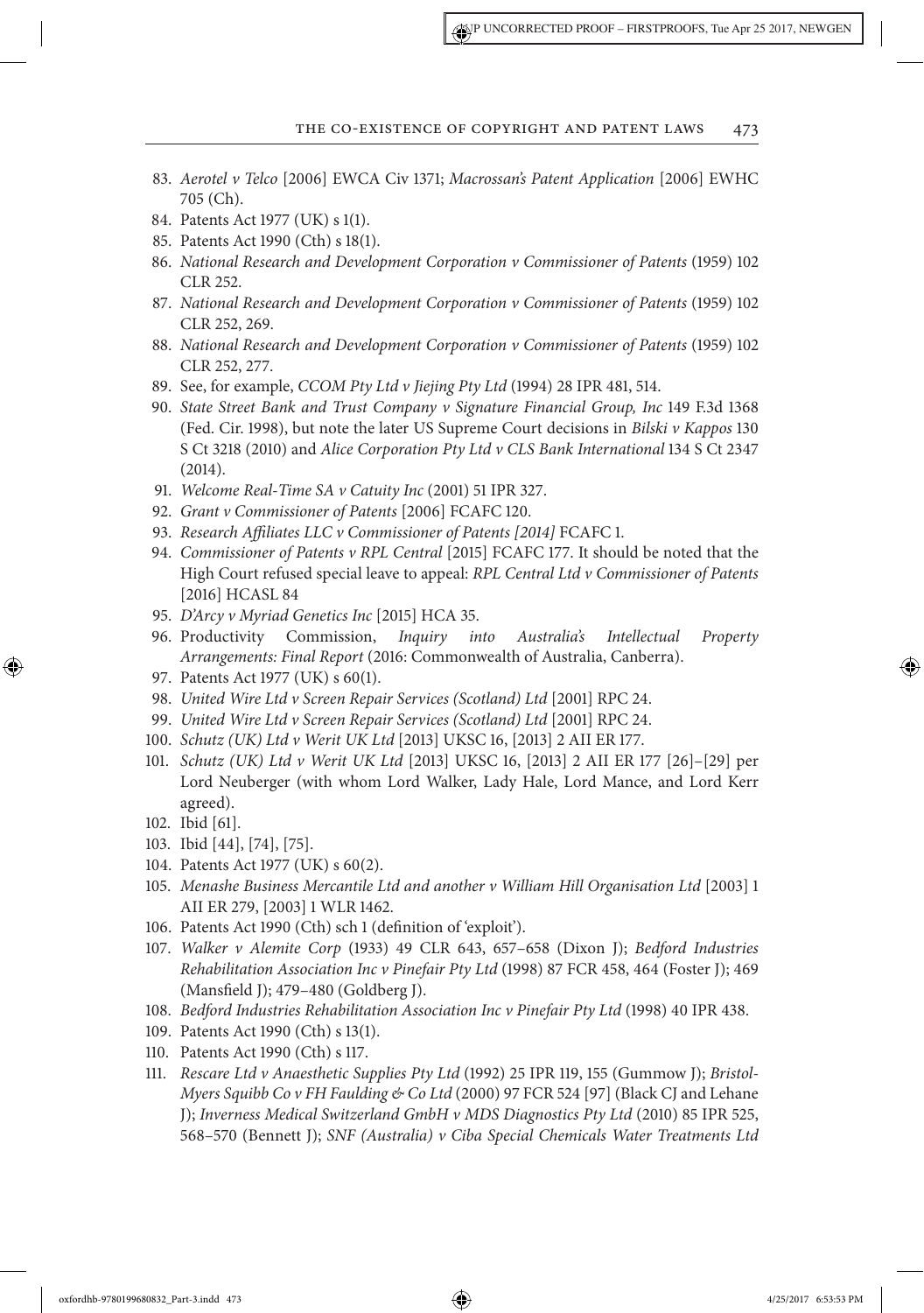(2011) 92 IPR 46, 115 (Kenny J); *Bristol-Myers Squibb Co v Apotex Pty Ltd* (No 5) (2013) 104 IPR 23 [409] (Yates J); *Streetworx Pty Ltd v Artcra*f *Urban Group Pty Ltd* [2014] FCA 1366 (18 December 2014) [388]-[396] (Beach J).

- 112. See most recently *Inverness Medical Switzerland GmbH v MDS Diagnostics Pty Ltd* (2010) 85 IPR 525, 568–570 (Bennett J); *SNF (Australia) v Ciba Special Chemicals Water Treatments Ltd* (2011) 92 IPR 46, 115 (Kenny J); *Streetworx Pty Ltd v Artcra*f *Urban Group Pty Ltd* [2014] FCA 1366 (18 December 2014) [388]–[396] (Beach J).
- 113. Patents Act 1990 (Cth) s 117.
- 114. Patents Act 1990 (Cth) s 117(2). These requirements are:
	- (a) if the product is capable of only one reasonable use, having regard to its nature or design—that use; or
	- (b) if the product is not a staple commercial product—any use of the product, if the supplier had reason to believe that the person would put it to that use; or
	- (c) in any case—the use of the product in accordance with any instructions for the use of the product, or any inducement to use the product, given to the person by the supplier or contained in an advertisement published by or with the authority of the supplier.
- 115. 'Product' has its ordinary meaning: *Northern Territory v Collins* (2008) 235 CLR 619.
- 116. Unlike s 117(2)(b), ss 117(2)(a) and (c) do not appear to require a mental element: *Zetco Pty Ltd v Austworld Commodities Pty Ltd* (No 2) [2011] FCA 848 [77].
- 117. In Australia, for example, see Circuit Layouts Act 1989 (Cth) and Plant Breeder's Rights Act 1994 (Cth).
- 118. *Aerotel v Telco* [2006] EWCA Civ 1371; *Macrossan's Patent Application* [2006] EWHC 705 (Ch).

### **References**

⊕

- Andrews C, 'Copyright in Computer-Generated Work in Australia Post-Ice TV: Time for the Commonwealth to Act' (2011) 22 AIPJ 29
- Australian Law Reform Commission, *Copyright and the Digital Economy: Report No* 122 (Commonwealth of Australia, 2014)
- Ballardini R, Norrgard M, and Minssen, T, 'Enforcing Patents in the Era of 3D Printing' (2015) 10(11) JIPLP 850
- Birss, The Hon Mr Justice Colin and others, *Terrell on the Law of Patents* (18th edn, Sweet & Maxwell 2016), ch 14
- Brean DH, 'Patenting Physibles: A Fresh Perspective for Claiming 3D-Printable Products' (2015) 55 Santa Clara L Rev 837

Christie A and Syme S, 'Patents for Algorithms in Australia' (1998) 20 Sydney L Rev 517

Daly M, 'Life after Grokster: Analysis of US and European approaches to file-sharing' (2007) 29(8) EIPR 319

Dunlop H, 'Harmonisation is not the issue' (2016) 45(2) CIPAJ 17

Feros A, 'A Comprehensive Analysis of the Approach to Patentable Subject Matter in the UK and EPO' (2010) 5(8) JIPLP 577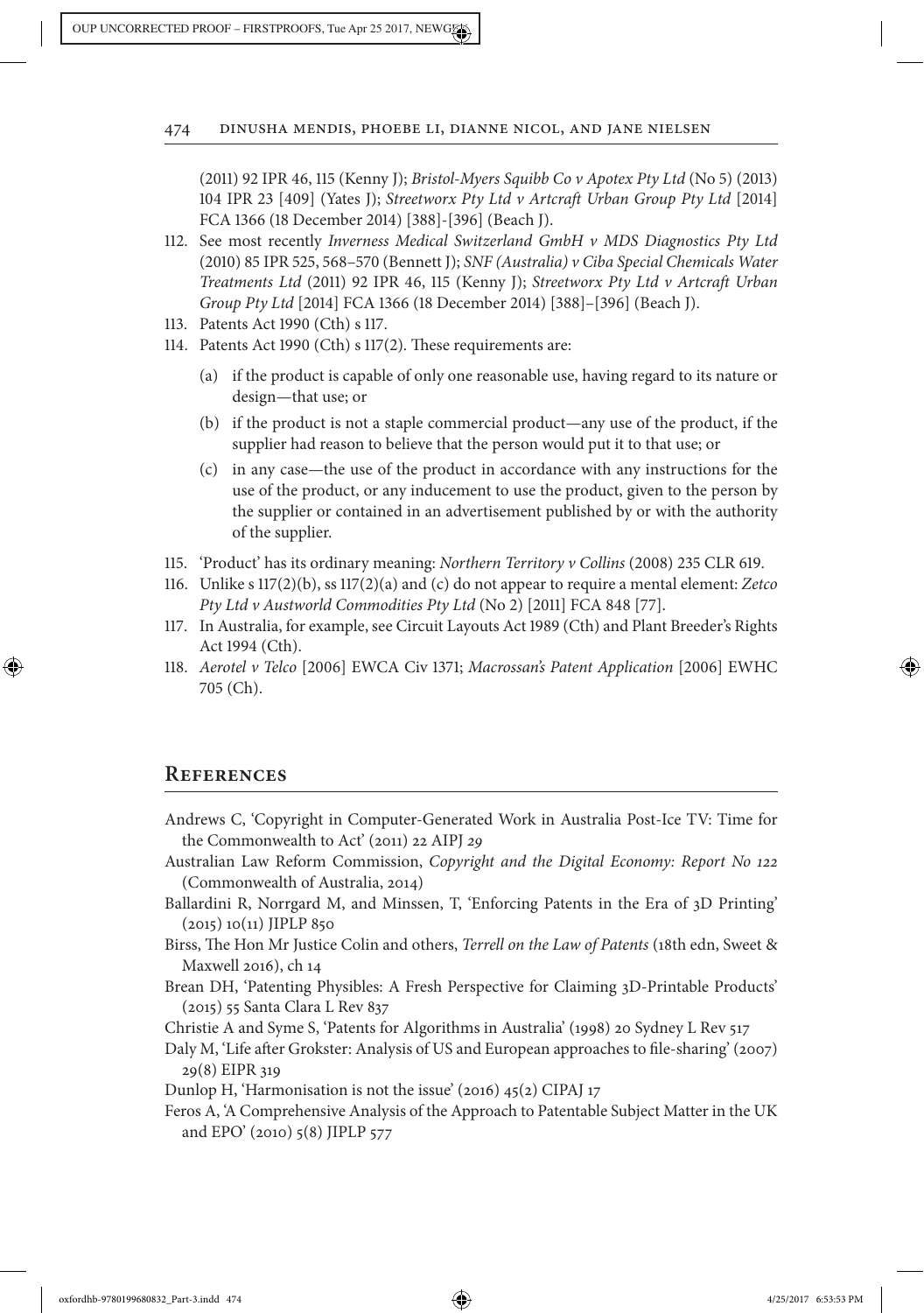George A, 'The Metaphysics of Intellectual Property' (2015)  $7(1)$  The WIPO Journal 16

- Guarda P, 'Looking for a feasible form of sofware protection: copyright or patent, is that the question?' (2013) 35(8) EIPR 445
- Hornick J, '3D Printing and IP Rights: The Elephant in the Room' (2015) 55 Santa Clara L Rev 801
- Howell C, 'The Hargreaves Review: Digital Opportunity: A Review of Intellectual Property and Growth' (2012) 1 JBL 71
- Lai J, 'A Right to Adequate Remuneration for the Experimental Use Exception in Patent Law: Collectively Managing Our Way through the Thickets and Stacks in Research?'  $(2016)$  1 IPQ 63
- Liddicoat J, Nielsen J and Nicol D, 'Tree Dimensions of Patent Infringement: Liability for Creation and Distribution of CAD Files' (2016) 26 AIPJ 165
- Lindsay D, 'ISP Liability for End User Copyright Infringements' (2012) 62(4) Telecommunications Journal of Australia 53
- Lipson H and Kurman M, *Fabricated:* T*e New World of* 3*D Printing* (John Wiley & Sons, Inc., 2013)
- McLennan A and Rimmer M, 'Introduction: Inventing Life: Intellectual Property and the New Biology' in Matthew Rimmer and Alison McLennan (eds), *Intellectual Property and Emerging Technologies: The New Biology* (Queen Mary Studies in Intellectual Property, Edward Elgar 2012)
- McPherson D, 'Case Note: The Implications of *Roadshow v iiNet* for Authorisation Liability in Copyright Law' (2013) 35 SLR 467
- Mendis D, 'Clone Wars: Episode I—The Rise of 3D Printing and its Implications for Intellectual Property Law: Learning Lessons from the Past?' (2013) 35(3) EIPR 155–168
- Mendis D, Clone Wars: Episode II—The Next Generation: The Copyright Implications relating to 3D Printing and Computer-Aided Design (CAD) Files [2014] 6(2) LIT 265
- Mendis D *and Secchi D, A Legal and Empirical Study of* 3*D Printing Online Platforms and*  an Analysis of User Behaviour (UK Intellectual Property Office, 2015) <https://www. gov.uk/government/uploads/system/uploads/attachment\_data/file/421221/A\_Legal\_ and\_Empirical\_Study\_of\_3D\_Printing\_Online\_Platforms\_and\_an\_Analysis\_of\_User\_ Behaviour\_-\_Study\_I.pdf> accessed 8 October 2016
- Mimler M, '3D Printing, the Internet, and Patent Law—A History Repeating?' (2013) 62(6) La Rivista di Diritto Industriale 352
- Nwogugu M, 'Te Economics of Digital Content and Illegal Online File Sharing: some Legal Issues' (2006) 12 CTLR 5
- Ong B, 'Originality from copying: ftting recreative works into the copyright universe' (2010) (2) IPQ 165
- Palombi L, 'Te Genetic Sequence Right: A Sui Generis Alternative to the Patenting of Biological Materials' in Johanna Gibson (ed), *Patenting Lives: Life Patents, Culture and Development* (Ashgate 2008)
- Productivity Commission, *Inquiry into Australia's Intellectual Property Arrangements, Final Report* (Commonwealth of Australia 2016)
- Quick Q, 'Te Pirate Bay launches 'Physibles' category for 3D printable objects' (*Gizmag*, 24 January 2012) <http://newatlas.com/the-pirate-bay-physibles-3d-printing/21208/> accessed 8 October 2016

oxfordhb-9780199680832\_Part-3.indd 475 4/25/2017 6:53:53 PM

⊕